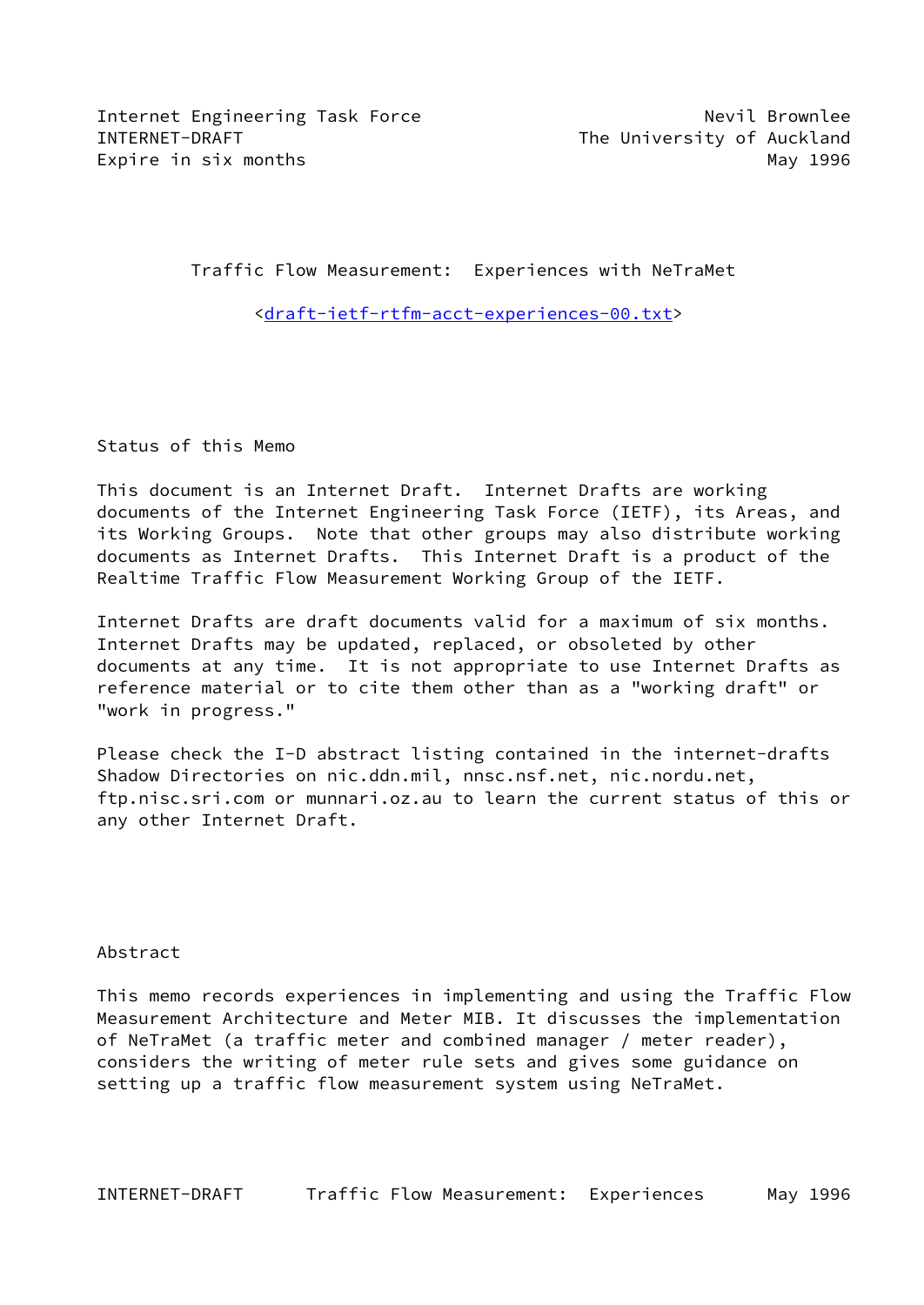Contents

<span id="page-1-1"></span><span id="page-1-0"></span>

| 1 Introduction                                                | 3              |
|---------------------------------------------------------------|----------------|
| $1.1$ NeTraMet structure and development 3                    |                |
|                                                               | $\overline{4}$ |
|                                                               |                |
| 2 Implementation                                              | 5              |
|                                                               |                |
| $2.2$ Programming support requirements 6                      |                |
|                                                               |                |
|                                                               |                |
|                                                               |                |
|                                                               |                |
|                                                               |                |
|                                                               |                |
| $2.3.3$ Testing groups of rule addresses 9                    |                |
| <u>2.3.4</u> Compression of address masks                     | 10             |
| $2.3.5$ Ignoring unwanted flow data                           | 11             |
| $2.3.6$ Observing meter reader activity 12                    |                |
| $2.3.7$ Meter memory management 12                            |                |
|                                                               |                |
|                                                               |                |
|                                                               |                |
|                                                               |                |
|                                                               |                |
| 3 Writing Rule Sets                                           | 16             |
| 3.1 Rule set to observe all flows 16                          |                |
| $3.2$ Specifying flow direction, using computed attributes 18 |                |
|                                                               |                |
|                                                               |                |
| $3.4$ More complicated rule sets 22                           |                |
| 4 Flow Data Files                                             | 25             |
|                                                               |                |
|                                                               |                |
|                                                               | 27             |
| $4.3$ Terminating and restarting meter reading                | <u>28</u>      |
| 5 Analysis applications                                       | 28             |
|                                                               |                |
| 6 Using NeTraMet in a measurement system                      | 29             |
|                                                               |                |
| 7 References                                                  | 30             |
| 8 Acknowledgments                                             | 30             |
|                                                               |                |
| 9 References                                                  | 30             |
|                                                               |                |
| 10 Security Considerations                                    | 31             |
| 11 Author's Address                                           | 31             |
|                                                               |                |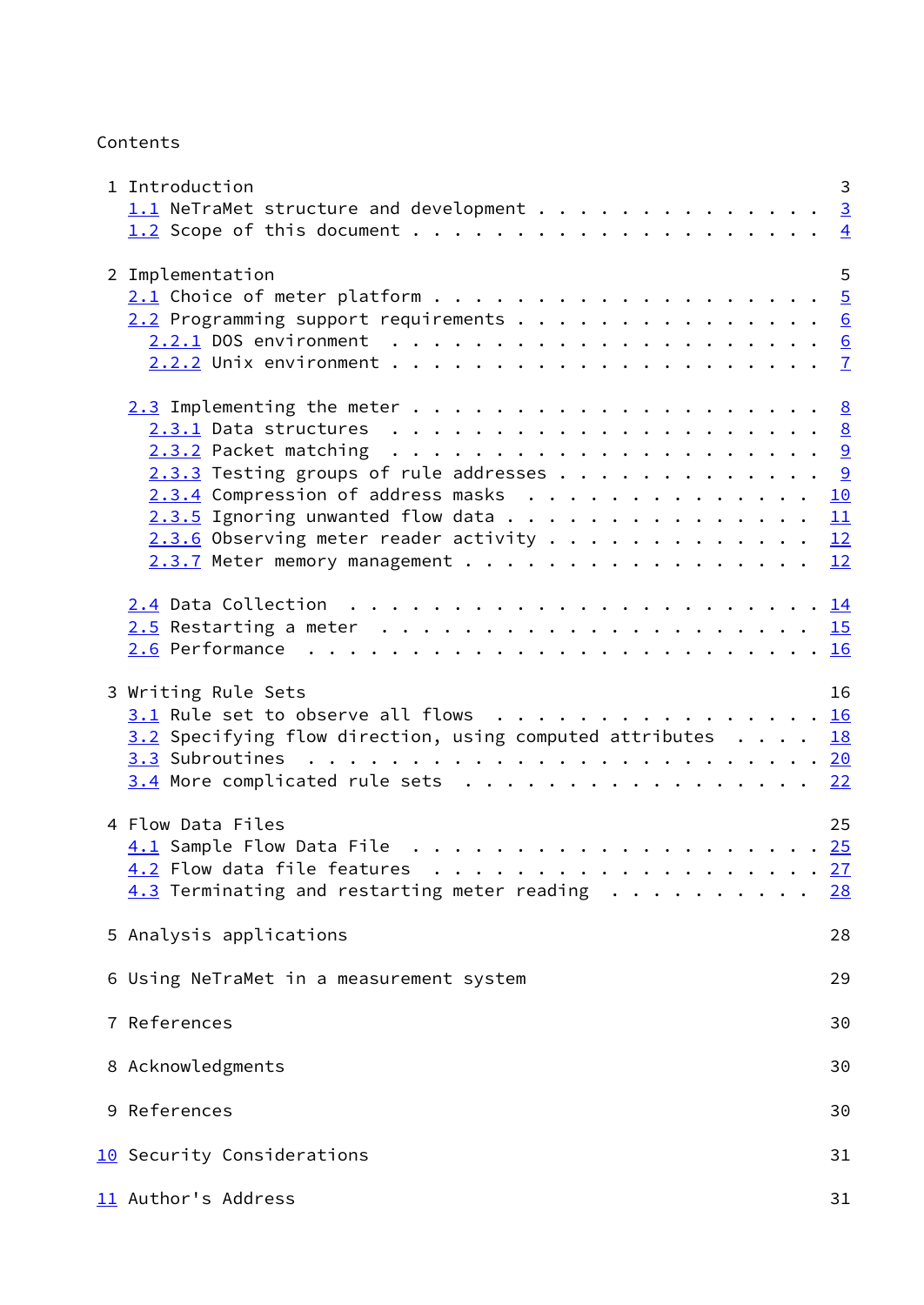<span id="page-2-1"></span>INTERNET-DRAFT Traffic Flow Measurement: Experiences May 1996

<span id="page-2-2"></span>[1](#page-2-2) Introduction

Early in 1992 my University needed to develop a system for recovering the costs of its Internet traffic. In March that year I attended the Internet Accounting Working Group's session at the San Diego IETF, where I was delighted to find that the Group had produced a detailed architecture for measuring network traffic and were waiting for someone to try implementing it.

During 1992 I produced a prototype measurement system, using balanced binary trees to store information about traffic flows. This work was reported at the Washington IETF in November 1992. The prototype performed well, but it made no attempt to recover memory from old flows, and the overheads in managing the balanced trees proved to be unacceptably high. I moved on to develop a production- quality system, this time using hash tables to index the flow information.

This version was called NeTraMet (the Network Traffic Meter), and was released as free software in October 1993. Since then I have continued working on NeTraMet, producing new releases two or three times each year. NeTraMet is now in production use at many sites around the world. It is difficult to estimate the number of sites, but there is an active NeTraMet mailing list, which had about 130 subscribers in March 1996.

Early in 1996 the Realtime Traffic Flow Measurement Working Group (RTFM) was chartered to move the Traffic Flow Measurement Architecture on to the IETF standards track. The present document records traffic flow measurement experience gained through three years experience with NeTraMet.

<span id="page-2-0"></span>[1.1](#page-2-0) NeTraMet structure and development

The Traffic Flow Architecture document  $[1]$  $[1]$  describes four components:

 - METERS, which are attached to the network at the points where it is desired to measure the traffic,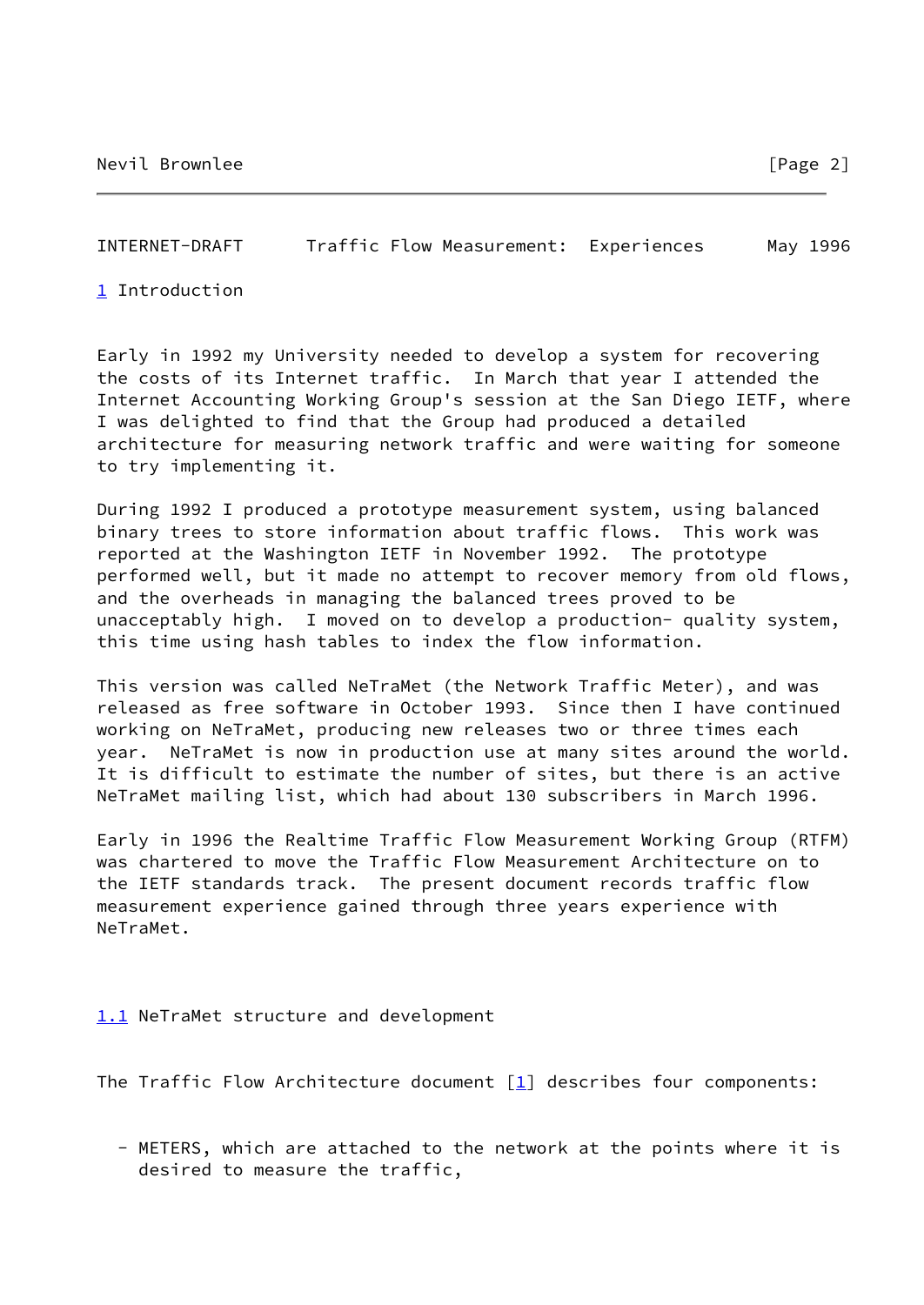- METER READERS, which read data from meters and store it for later use,
- MANAGERS, which configure meters and control meter readers, and
- ANALYSIS APPLICATIONS, which process the data from meter readers so as to produce whatever reports are required.

Nevil Brownlee [Page 3]

<span id="page-3-0"></span>INTERNET-DRAFT Traffic Flow Measurement: Experiences May 1996

NeTraMet is a computer program which implements the Traffic Meter, stores the measured flow data in memory, and provides an SNMP agent so as to make it available to Meter Readers. The NeTraMet distribution files include NeMaC, which is a combined Manager and Meter Reader capable of managing an arbitrary number of meters, each of which may be using its own rule set, and having its flow data collected at its own specified intervals. The NeTraMet distribution also includes several rudimentary Analysis Applications, allowing users to produce simple plots from NeMaC's flow data files (fd\_filter and fd\_extract) and to monitor the flows at a remote meter (nm\_rc).

Since the first release the Traffic Meter MIB [[2\]](#page-34-1) has been both improved and simplified. Significant changes have included better ways to specify traffic flows (i.e. more actions and better control structures for the Packet Matching Engine), and computed attributes (class and kind). These changes have been prompted by operational requirements at sites using NeTraMet, and have been tested extensively in successive versions of NeTraMet.

NeTraMet is widely used to collect usage data for Internet Service Providers. This is especially so in Australia and New Zealand, but there are also active users at sites around the world, for example in Canada, France, Germany and Poland.

NeTraMet is also very useful as a tool for understanding exactly where traffic is flowing in large networks. Since the Traffic Meters perform considerable data reduction (as specified by their rule sets) they significantly reduce the volume of data to be read by Meter Readers. This characteristic makes NeTraMet particularly effective for networks with many remote sites. An example of this (the Kawaihiko network) is presented below.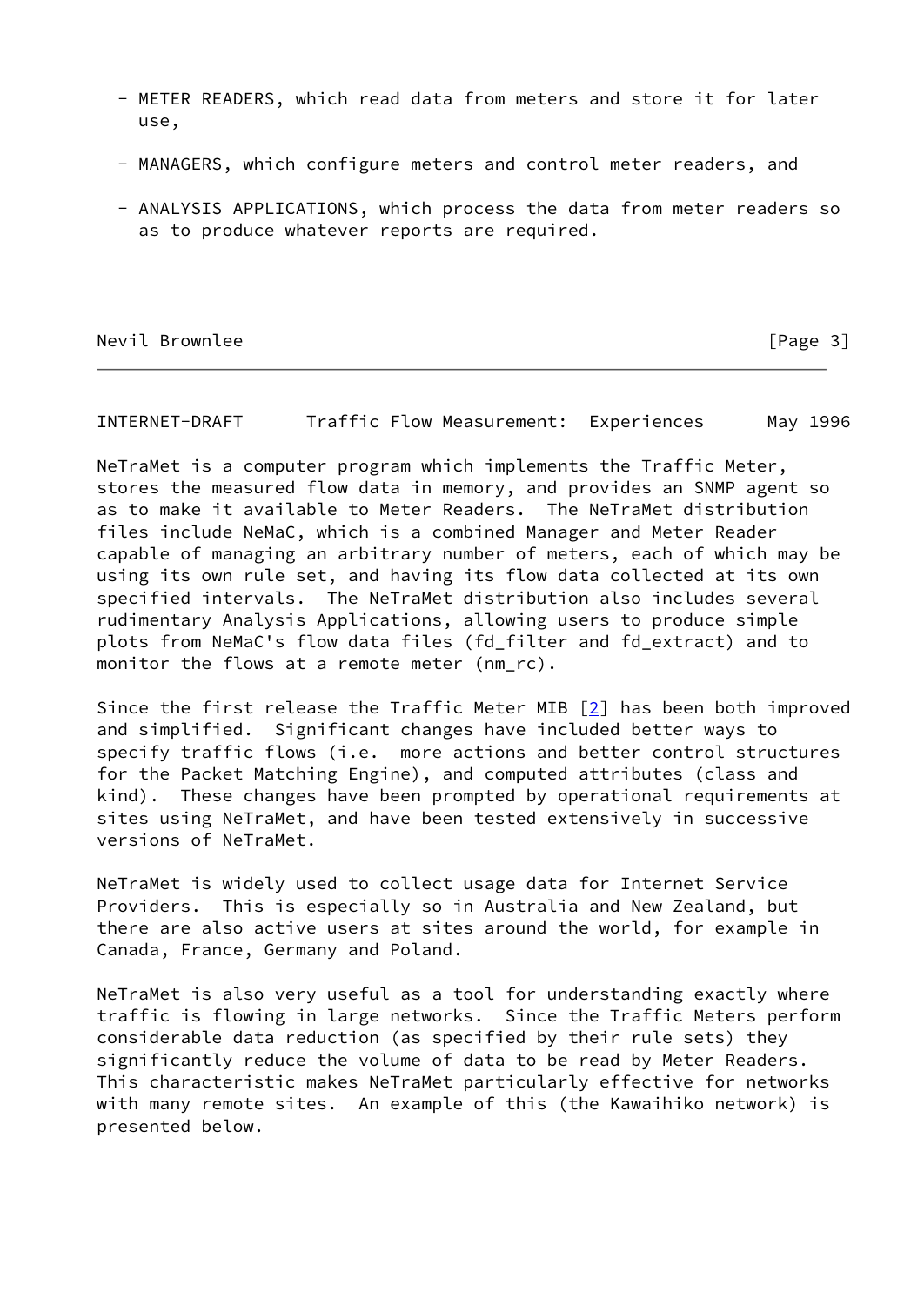## <span id="page-4-0"></span>[1.2](#page-4-0) Scope of this document

This document presents the experience gained from three years work with the Traffic Flow Measurement Architecture. Its contents are grouped as follows

- Implementation issues for NeTraMet and NeMaC,
- How rule files work, and how to write them for particular purposes, and
- How to use NeTraMet and NeMaC for short-term and log-term flow measurement.

| Nevil Brownlee | [Page $4$ ] |
|----------------|-------------|
|----------------|-------------|

<span id="page-4-2"></span>INTERNET-DRAFT Traffic Flow Measurement: Experiences May 1996

<span id="page-4-3"></span>[2](#page-4-3) Implementation

### <span id="page-4-1"></span>[2.1](#page-4-1) Choice of meter platform

As pointed out in the Architecture document  $[1]$ , the goal of the Realtime Traffic Flow Measurement Working Group is to develop a standard for the Traffic Meter, with the goal of seeing it implemented in network devices such as hubs, switches and routers. Until the Architecture is well enough developed to allow this, it has sufficed to implement the meter as a program running on a general-purpose computer system.

The choice of computer system for NeTraMet was driven by the need to choose one which would be widely available within the Internet community. One strong possibility was a Unix system, since these are commonly used for a variety of network support and management tasks. For the initial implementation, however, Unix would have had some disadvantages:

- The wide variety of different Unix systems can increase the difficulties of software support.
- The cost of a Unix system as a meter is too high to allow users to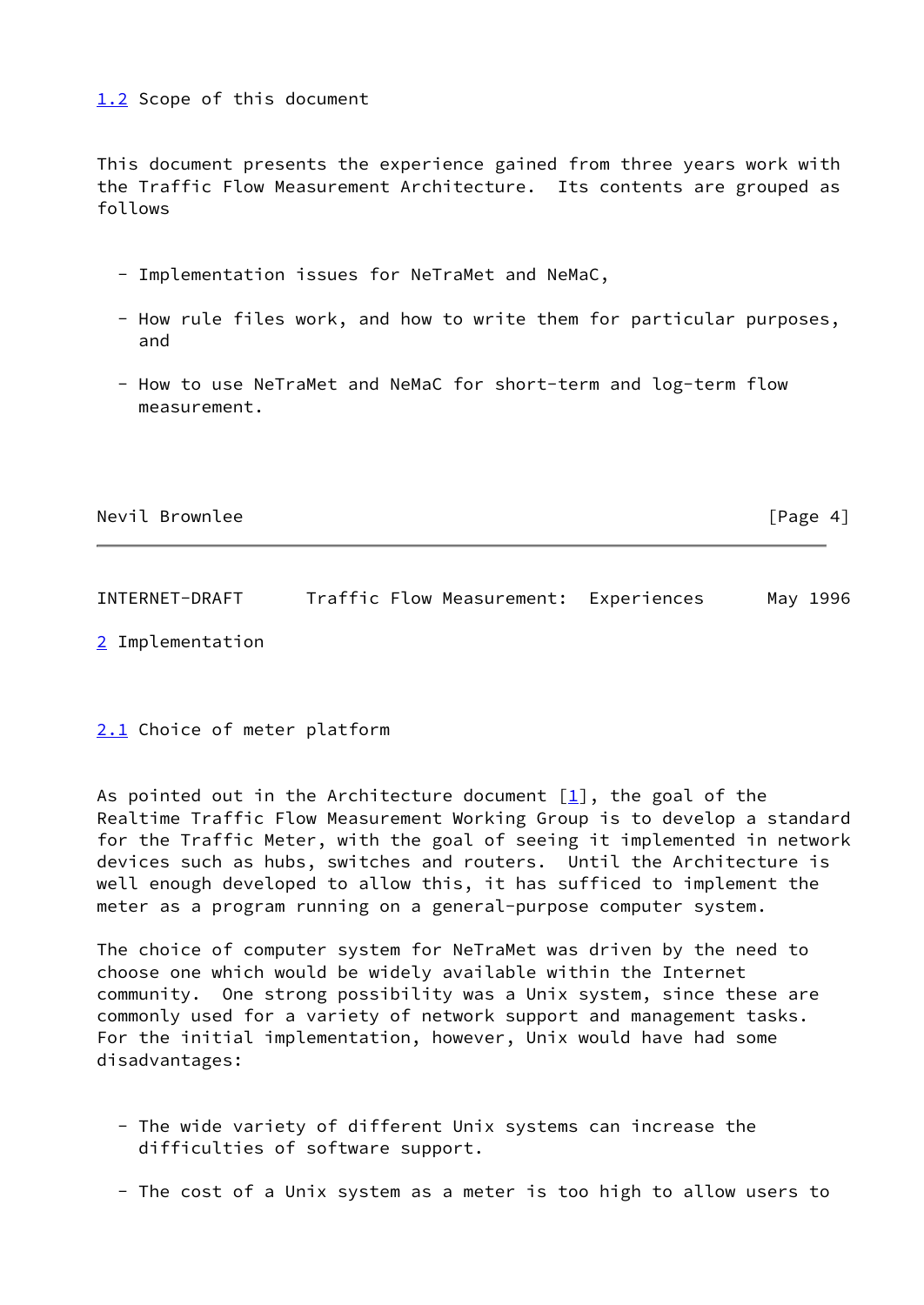run meters simultaneously at many points within their networks.

Another factor in choosing the platform was system performance. When I first started implementing NeTraMet it was impossible to predict how much processing workload was needed for a viable meter. Similarly, I had no idea how much memory would be required for code or data. I therefore chose to implement NeTraMet on a DOS PC. This was because:

- It is a minimum system in all respects. If the meter works well on such a system, it can be implemented on almost any hardware (including routers, switches, etc.)
- It is an inexpensive system. Sites can easily afford to have many meters around their networks.
- It is a simple system, and one which I had complete control over. This allowed me to implement effective instrumentation to monitor the meter's performance, and to include a wide variety of performance optimisations in the code.

Once the meter was running I needed a manager to download rule files to it. Since a single manager and meter reader can effectively support a

Nevil Brownlee [Page 5]

<span id="page-5-1"></span>INTERNET-DRAFT Traffic Flow Measurement: Experiences May 1996

large number of meters, a Unix environment for NeMaC was a natural choice. There are fewer software support problems for NeMaC than for NeTraMet since NeMaC has minimal support needs - it only needs to open a UDP socket to the SNMP port on each controlled meter.

Early NeTraMet distributions contained only the PC meter and Unix manager. In later releases I ported NeTraMet (the meter) to Unix, and extended the control features of NeMaC (the combined manager and meter reader). I have also experimented with porting NeMaC to the DOS system. This is not difficult, but doesn't seem to be worth pursuing.

The current version of NeTraMet is a production-quality traffic measurement system which has been in continuous use at the University of Auckland for nearly two years.

<span id="page-5-0"></span>[2.2](#page-5-0) Programming support requirements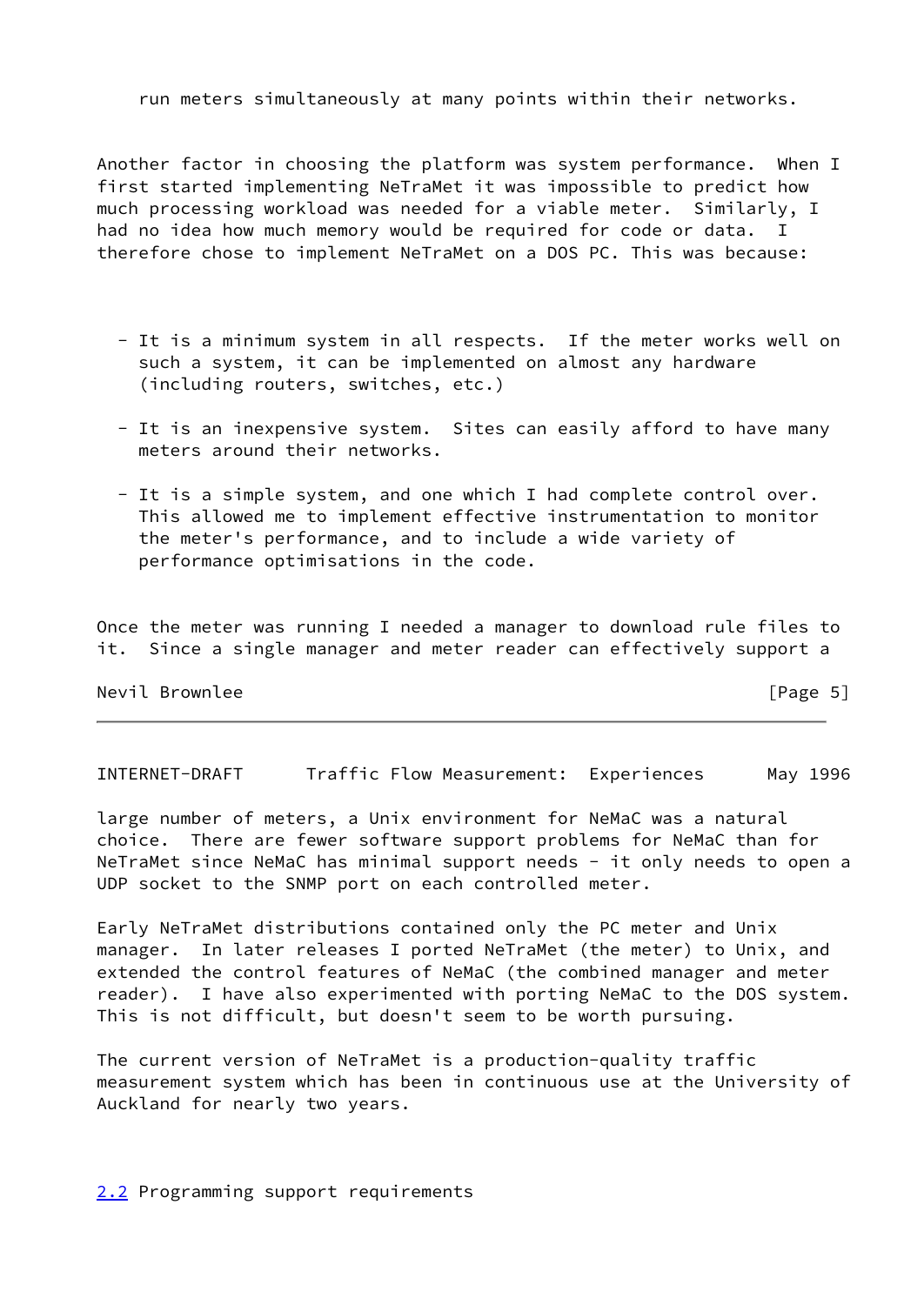To implement the Traffic Flow Meter I needed an programming environment providing good support for the following:

- observation of packet headers on the network;
- system timer with better than 10 ms resolution;
- IP (Internet Protocol), for communications with manager and meter reader;
- SNMP, for the agent implementing the Meter MIB.

#### <span id="page-6-0"></span>[2.2.1](#page-6-0) DOS environment

For the PC I chose to use Ethernet as the physical network medium. This is simply an initial choice, being the medium used within the University of Auckland's data network. Interfaces for other media could easily be added as they are needed.

In the PC environment a variety of 'generalised' network interfaces are available. I considered those available from companies such as Novell, DEC and Microsoft and decided against them, partly because they are proprietary, and partly because they did not appear to be particularly easy to use. Instead I chose the CRYNWR Packet Drivers  $\begin{bmatrix} 3 \end{bmatrix}$ . These are available for a wide variety of interface cards and are simple and clearly documented. They support Ethernet's promiscuous mode, allowing one to observe headers for every passing packet in a straightforward manner. One disadvantage of the Packet Drivers is that it is harder to

| Nevil Brownlee | [Page 6] |
|----------------|----------|
|                |          |

<span id="page-6-1"></span>INTERNET-DRAFT Traffic Flow Measurement: Experiences May 1996

use them with newer user shells (such as Microsoft Windows), but this was irrelevant since I intended to run the meter as the only program on a dedicated machine.

Timing on the PC presented a challenge since the BIOS timer routines only provide a clock tick about 18 times each second, which limits the available time resolution. Initially I made do with a timing resolution of one second for packets, since I believed that most flows existed for many seconds. In recent years it has become apparent that many flows have lifetimes well under a second. To measure them properly with the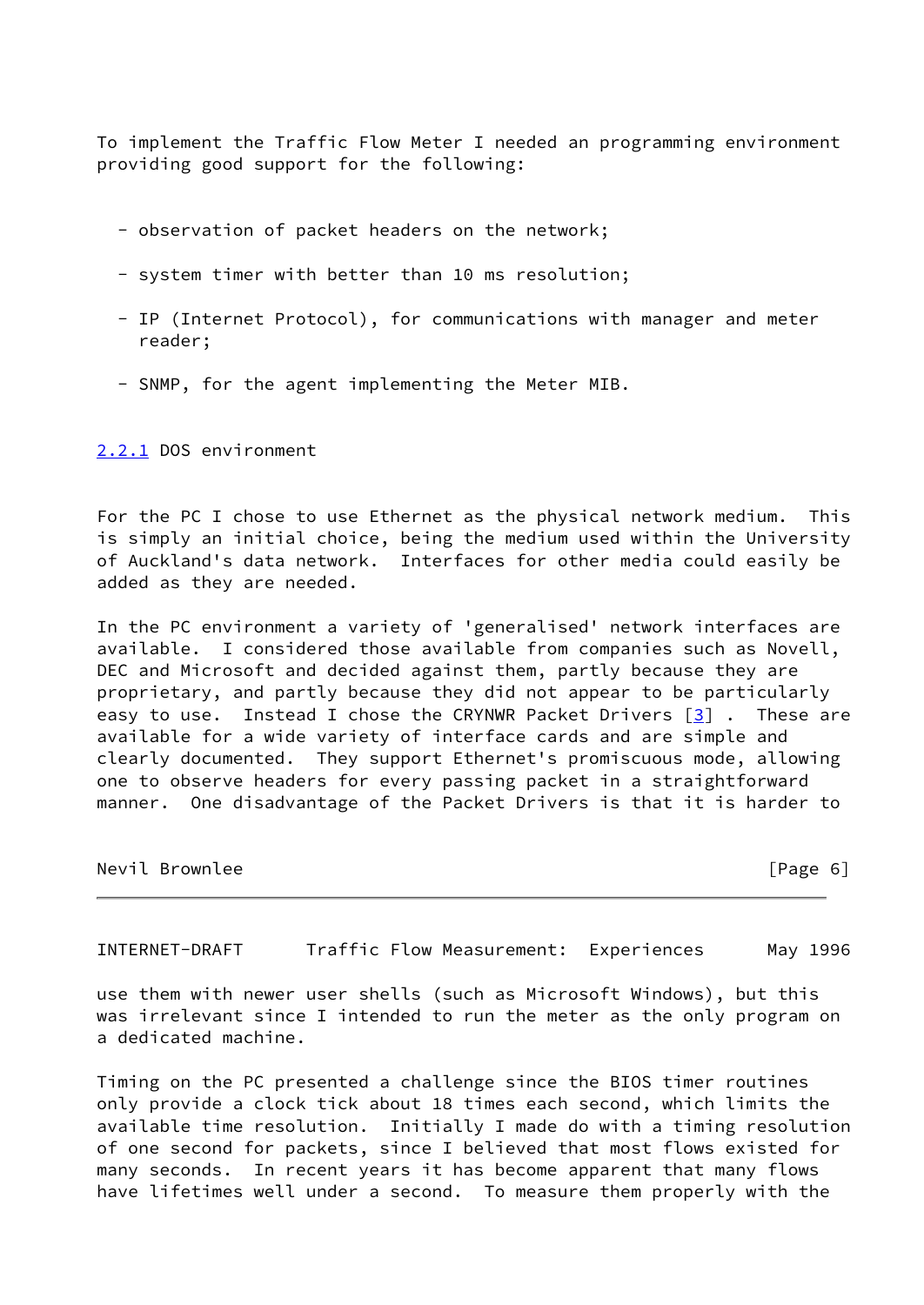Traffic Flow Meter one needs times resolved to 10 millisecond intervals, this being the size of TimeTicks, the most common time unit within SNMP [\[4\]](#page-34-3). Since all the details of the original PC are readily available [\[5\]](#page-34-4), it was not difficult to understand the underlying hardware. I have written PC timer routines for NeTraMet which read the hardware timer with 256 times the resolution of the DOS clock ticks, i.e. about 5 ticks per millisecond.

There are many TCP/IP implementations available for DOS, but most of them are commercial software. Instead I chose Waterloo TCP  $[6]$ , since this was available (including full source code) as public domain software. This was necessary since I needed to modify it to allow me to save incoming packet headers at the same time as forwarding packets destined for the meter to the IP handler routines. For SNMP I chose CMU SNMP  $[7]$  $[7]$ , since again this was available (with full source code) as public domain software. This made it fairly simple to port it from Unix to the PC.

Finally, for the NeTraMet development I used Borland's Turbo C and Turbo Assembler. Although many newer C programming environments are now available, I have been perfectly happy with Turbo C version 2 for the NeTraMet project!

<span id="page-7-0"></span>[2.2.2](#page-7-0) Unix environment

In implementing the Unix meter, the one obvious problem was 'how do I get access to packet headers?' Early versions of the Unix meter were implemented using various system-specific interfaces on a SunOS 4.2 system. Later versions use libpcap  $[8]$ , which provides a portable method of obtaining access to packet headers on a wide range of Unix systems. I have verified that this works very well for ethernet interfaces on Solaris, SunOS, Irix, DEC Unix and Linux, and for FDDI interfaces on Solaris. libpcap provides timestamps for each packet header with resolution determined by the system clock, which is certainly better than 10 ms!

All Unix systems provide TCP/IP capabilities, so that was not an issue. For SNMP I used CMU SNMP, exactly as on the PC.

Nevil Brownlee [Page 7]

<span id="page-7-2"></span>INTERNET-DRAFT Traffic Flow Measurement: Experiences May 1996

<span id="page-7-1"></span>[2.3](#page-7-1) Implementing the meter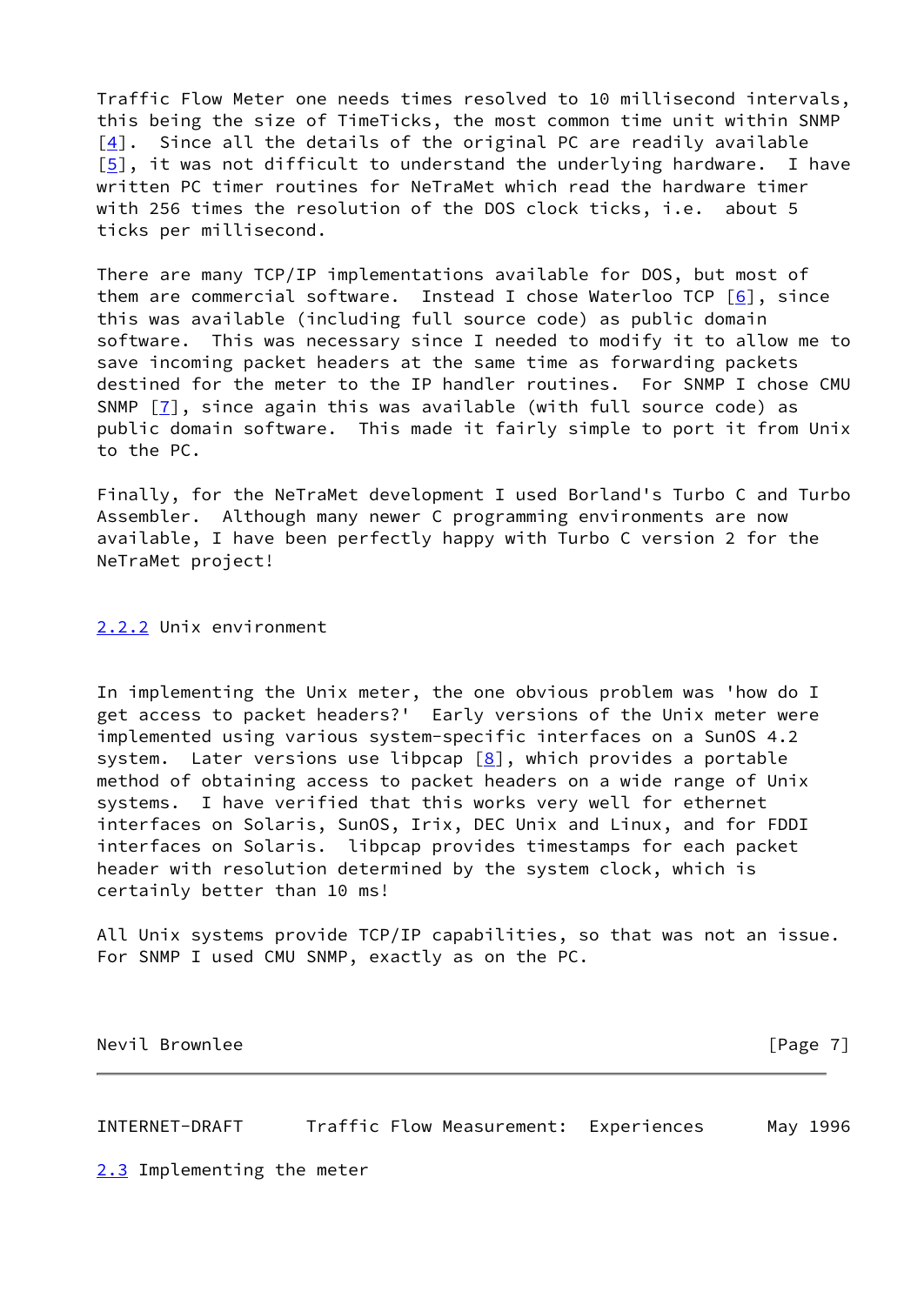This section briefly discusses the data structures used by the meter, and the packet matching process. One very strong concern during the evolution of NeTraMet has been the need for the highest possible level of meter performance. A variety of interesting optimisations have been developed to achieve this; as discussed below. Another particular concern was the need for efficient and effective memory managent; this is discussed in detail below.

#### <span id="page-8-0"></span>[2.3.1](#page-8-0) Data structures

All the programs in NeTraMet, NeMaC and their supporting utility programs are written in C, partly because C and its run-time libraries provides good access to the underlying hardware, and partly because I have found it to be a highly portable language.

The data for each flow is stored in a C structure. The structure includes all the flow's attribute values (including packet and byte counts), together with a link field which can be used to link flows into lists. NeTraMet assumes that Adjacent addresses are 802 MAC Addresses, which are all six bytes long. Similarly, Transport addresses are assumes to be two bytes long, which is the case for port numbers in IP. Peer addresses are normally four bytes or less in length. They may, however, be as long as 20 bytes (for CLNS). I have chosen to use a fixed Peer address size, defined at compile time, so as to avoid the complexity of having variable-sized flow structures.

The flow table itself is an array of pointers to flow data structures, which allows indexed access to flows via their flow numbers. There is also a single large hash table, referred to in the Architecture document  $[1]$  as the flow table's 'search index'. Each hash value in the table points to a circular chain of flows. To find a flow one computes its hash value then searches that value's flow chain.

The meter stores each rule in a C structure. All the rule components have fixed sizes, but addresses must be wide enough to hold any type of address - Adjacent, Peer or Transport. The rule address width is defined at compile time, in the same way as flow Peer addresses. Each rule set is implemented as an array of pointers to rule data structures, and the rule table is an array of pointers to the rule sets. The size of each rule set is specified by NeMaC (before it begins downloading the rule set), but the maximum number of rule sets is defined at compile time.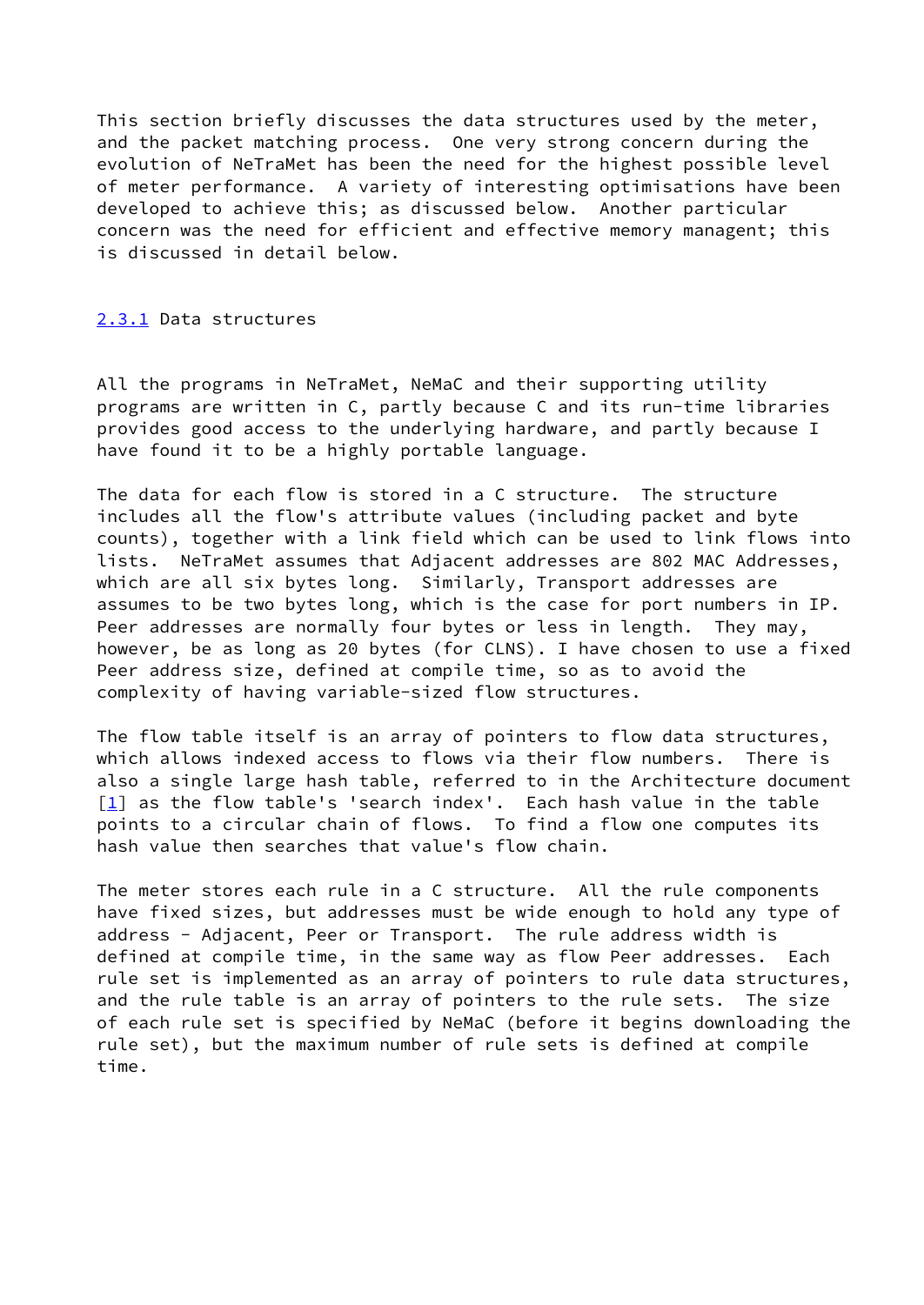### <span id="page-9-1"></span>INTERNET-DRAFT Traffic Flow Measurement: Experiences May 1996

#### <span id="page-9-0"></span>[2.3.2](#page-9-0) Packet matching

Packet matching is carried out in NeTraMet exactly as described in the Architecture document [[1\]](#page-34-0). Each incoming packet header is analysed so as to determine its attribute values. These values are stored in a structure which is passed to the Packet Matching Engine. To facilitate matching with source and destination reversed this structure contains two substructures, one containing the source Adjacent, Peer and Transport address values, the other containing the destination address values.

## <span id="page-9-2"></span>[2.3.3](#page-9-2) Testing groups of rule addresses

As described in the Architecture  $[1]$  $[1]$  each rule's address will usually be tested, i.e. ANDed with the rule's mask and compared with the rule's value. If the comparison fails, the next rule in sequence is executed. This allows one to write rule sets which use a group of rules to test an incoming packet to see whether one of its addresses - e.g. its SourcePeerAddress - is one of a set of specified IP addresses. Such groups of related rules can grow quite large, containing hundreds of rules. It was clear that sequential execution of such groups of rules would be slow, and that something better was essential.

The optimisation implemented in NeTraMet is to find groups of rules which test the same attribute with the same mask, and convert them into a single hashed search of their addresses. The overhead of setting up hash tables (one for each group) is incurred once, just before the meter starts running a new rule set. When a 'group' test is to be performed, the meter ANDs the incoming attribute value, computes a hash value from it, and uses this to search the group's hash table. Early tests showed that the rule hash chains were usually very short, usually having only one or two members. The effect is to reduce large sequences of tests to a hash computation and lookup, with a very small number of compares; in short this is an essential optimisation for any traffic meter!

There is, of course, overhead associated with performing the hashed compare. NeTraMet handles this by having a minimum group size defined at compile time. If the group is too small it is not combined into a hashed group.

In early versions of NeTraMet I did not allow Gotos into a hashed group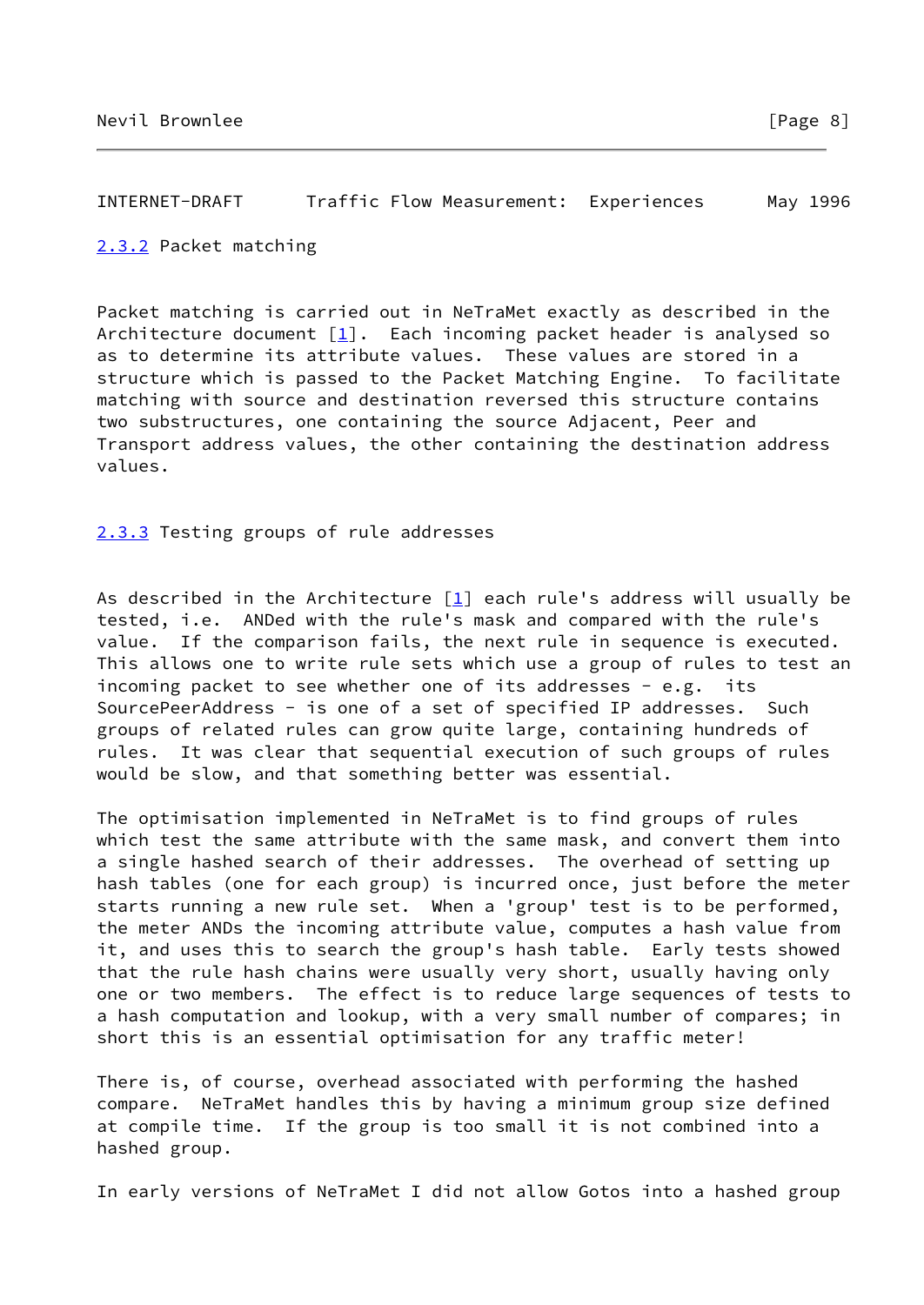of rules, which proved to be an unnecessarily conservative position. NeTraMet stores each group's hash table in a separate memory area, and keeps a pointer to the hash table in the first rule of the group. (The rules data structure has an extra component to hold this hash table pointer). Rules within the group don't have hash table pointers; when they are executed as the target of a Goto rule they behave as ordinary rules, i.e. their tests are performed normally.

Nevil Brownlee [Page 9]

<span id="page-10-1"></span>INTERNET-DRAFT Traffic Flow Measurement: Experiences May 1996

<span id="page-10-0"></span>[2.3.4](#page-10-0) Compression of address masks

When the Packet Matching Engine has decided that an incoming packet belongs to a flow which is to be measured, it searches the flow table to determine whether or not the flow is already current. It does this by computing a hash from the packet and using it to for access to the flow table's search index.

When designing a hash table, one normally assumes that the objects in the table have a constant size. For NeTraMet's flow table this would mean that each flow would contain a value for every attribute. This, however, is not the case, since only those attribute values 'pushed' by rules during packet matching are stored for a flow.

To demonstrate this problem , let us assume that every flow in the table contains a value for only one attribute, SourcePeerAddress, and that the rule set decides whether flows belong to a specified list of IP networks, in which case only their network numbers are pushed. The rules perform this test using a variety of masks, since the network number allocations range from 16 to 24 bits in width. In searching the flow table, the meter must distinguish between zeroes in the address and 'don't care' bits which had been ANDed out. To achieve this it must store SourcePeerMask values in the flow table as well as the ANDed SourcePeerAddress values.

In early versions of NeTraMet this problem was side-stepped by using multiple hash tables and relying on the user to write rules which used the same set of attributes and masks for all the flows in each table. This was effective, but clumsy and difficult to explain. Later versions changed to using a single hash table, and storing the mask values for all the address attributes in each flow.

The current version of the meter stores the address masks in compressed form. After examining a large number of rule sets I realised that although a rule set may have many rules, it usually has a very small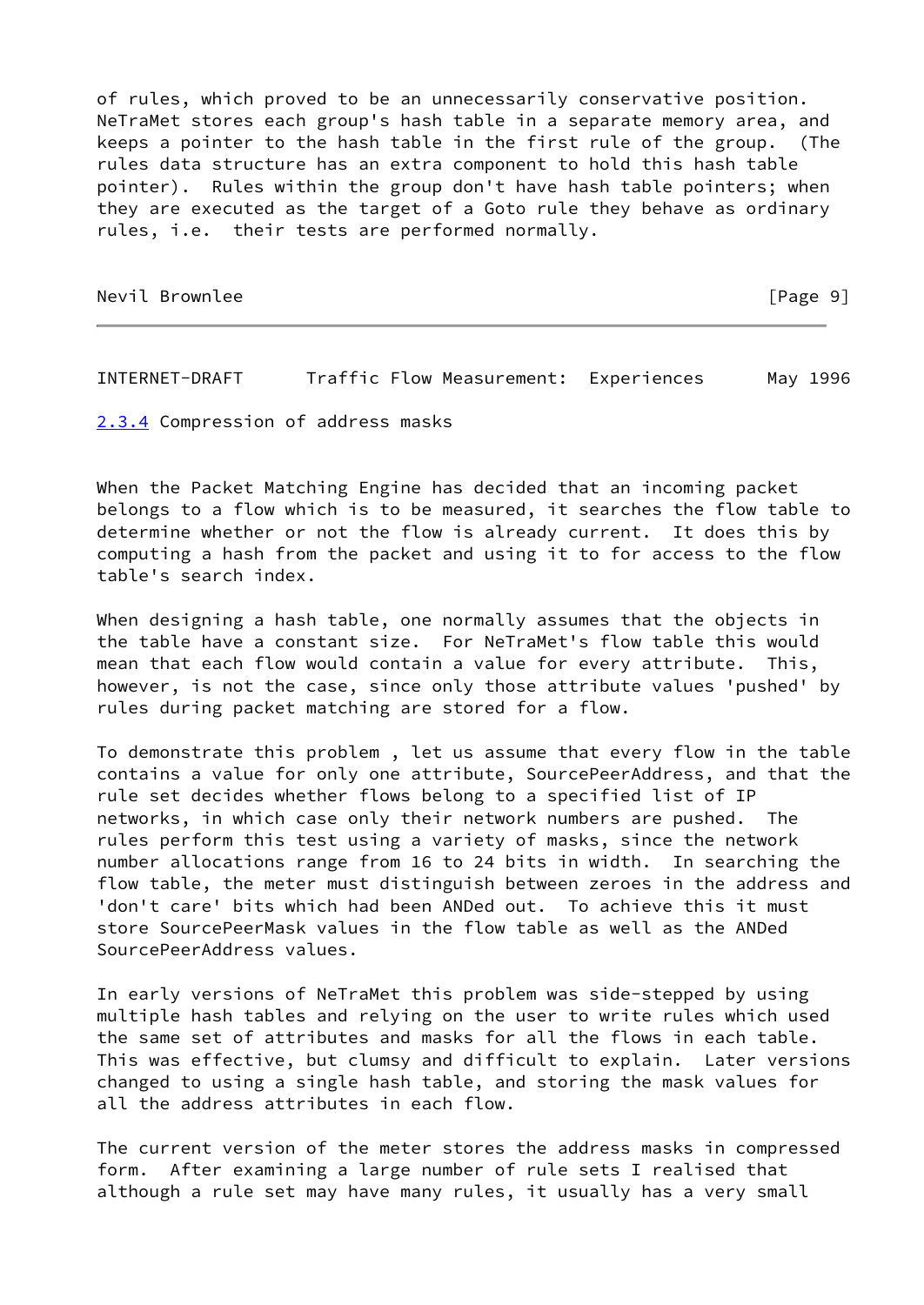number of address masks. It is a simple matter to build a table of address masks, and store an index to this 'mask table' instead of a complete mask. NeTraMet's maximum number of masks is defined at compile time, up to a maximum of 256. This allows me to use a single byte for each mask in the flow data structure, significantly reducing the structure's size. As well as this size reduction, two masks can be compared by comparing their indices in the mask table, i.e. it reduces to a single-byte comparison. Overall, using a mask table seems to provide useful improvements in storage efficiency and execution speed.

Nevil Brownlee [Page 10]

<span id="page-11-1"></span>INTERNET-DRAFT Traffic Flow Measurement: Experiences May 1996

<span id="page-11-0"></span>[2.3.5](#page-11-0) Ignoring unwanted flow data

As described in the Architecture document  $[1]$  $[1]$ , every incoming packet is tested against the current rule set by the Packet Matching Engine. This section explains my efforts to improve NeTraMet performance on the PC by reducing the amount of processing required by each incoming packet.

On the PC each incoming packet causes an interrupt, which NeTraMet must process so as to collect information about the packet. In early versions I used a ring buffer with 512 slots for packet headers, and simply copied each packet's first 64 bytes into the next free slot. The packet headers were later taken from the buffer, attribute values were extracted from them, and the resulting 'incoming attribute values' record were passed to the Packet Matching Engine.

I modified the interrupt handling code to extract the attribute values and stored those in a 'buffer slot.' This reduced the amount of storage required in each slot, allowing more space for storing flows. It did increase slightly the amount of processing done for each packet interrupt, but this has not caused any problems.

In later versions I realised that if one is only interested in measuring IP packets, there is no point in storing (and later processing) Novell or EtherTalk packets! It is a simple matter for the meter to inspect a rule set and determine which Peer types are of interest. If there are PushRule rules which test SourcePeerType (or DestPeerType), they specify which types are of interest. If there are no such rules, every packet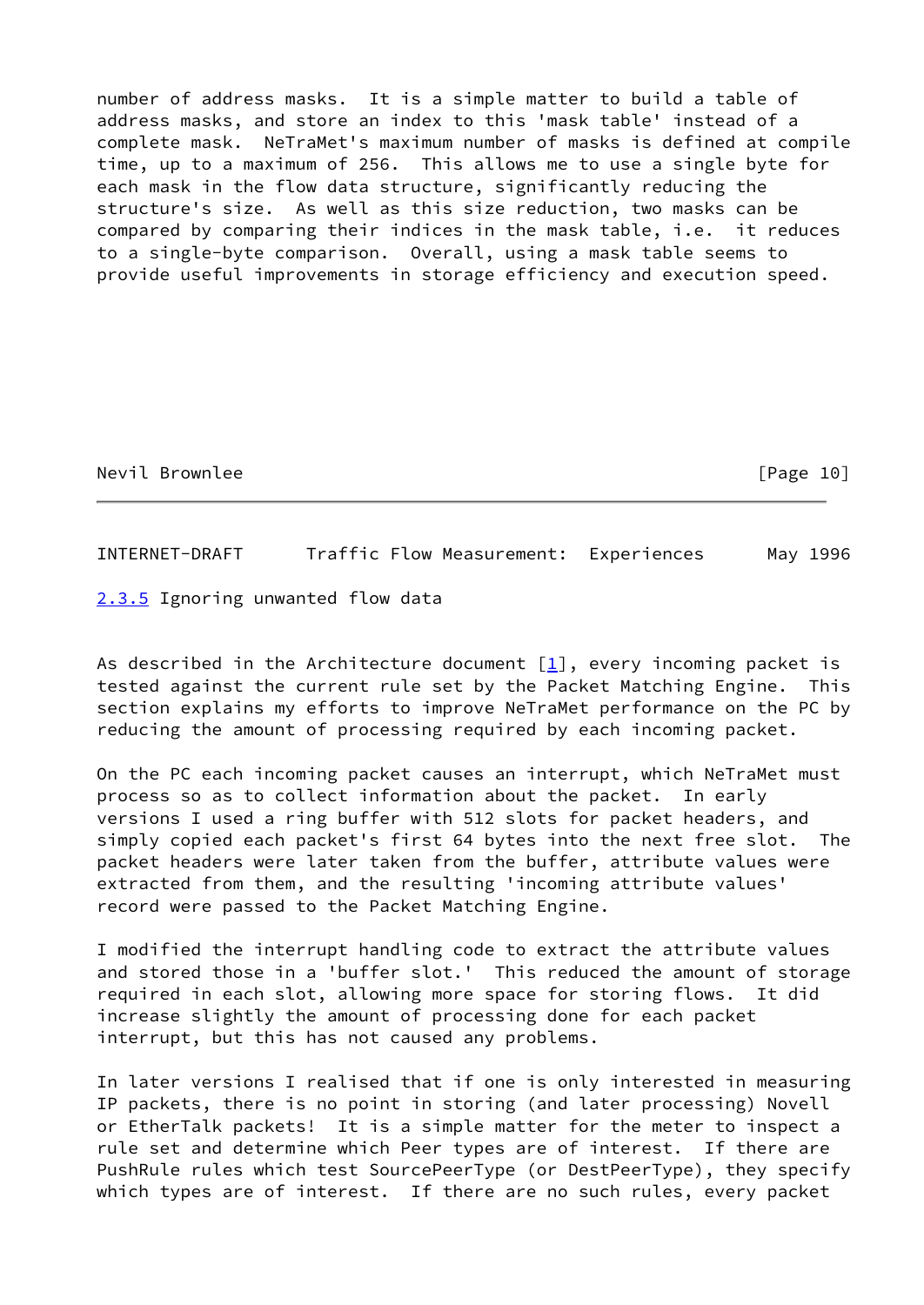type is of interest. The PC NeTraMet has a set of Boolean variables, one for each protocol it can handle. The values of these 'protocol' variables are determined when the meter begins running a new rule set. For each incoming packet, the interrupt handler determines the Peer type. If the protocol is not of interest, no further processing is done - the packet is simply ignored. In a similar manner, if Adjacent addresses are never tested there is no point in copying them into the packet buffer slot.

The overall effect of these optimisations is most noticeable for rule files which measure IP flows on a network segment which also carries a lot of traffic for other network protocols; this situation is common on multiprotocol Local Area networks. On the Unix version of NeTraMet, the Operating System does all the packet interrupt processing, and libpcap  $[8]$  delivers packet headers directly to NeTraMet. There seems little point in using the 'protocol' and 'adjacent address' optimisations for Unix.

Nevil Brownlee [Page 11]

<span id="page-12-1"></span>INTERNET-DRAFT Traffic Flow Measurement: Experiences May 1996

<span id="page-12-0"></span>[2.3.6](#page-12-0) Observing meter reader activity

The Architecture document  $\begin{bmatrix}1\\r\end{bmatrix}$  explains that a flow data record must be held in the meter until its data has been read by a meter reader. A meter must therefore have a reliable way of deciding when flow data has been read. The problem is complicated by the fact that there may be more than one meter reader, and that meter readers collect their data asynchronously.

Early versions of NeTraMet solved this problem by having a single MIB variable which a meter reader could set to indicate that it was beginning a data collection. In response to such an SMP SET request, NeTraMet would update its 'collectors' table. This had an entry for each meter reader, and variables recording the start time for the last two collections. The most recent collection might be still in progress, but its start time provides a safe estimate of a time when the one before it actually finished. Space used for flows which have been idle since the penultimate collection started can be recovered by the meter's garbage collector, as described below.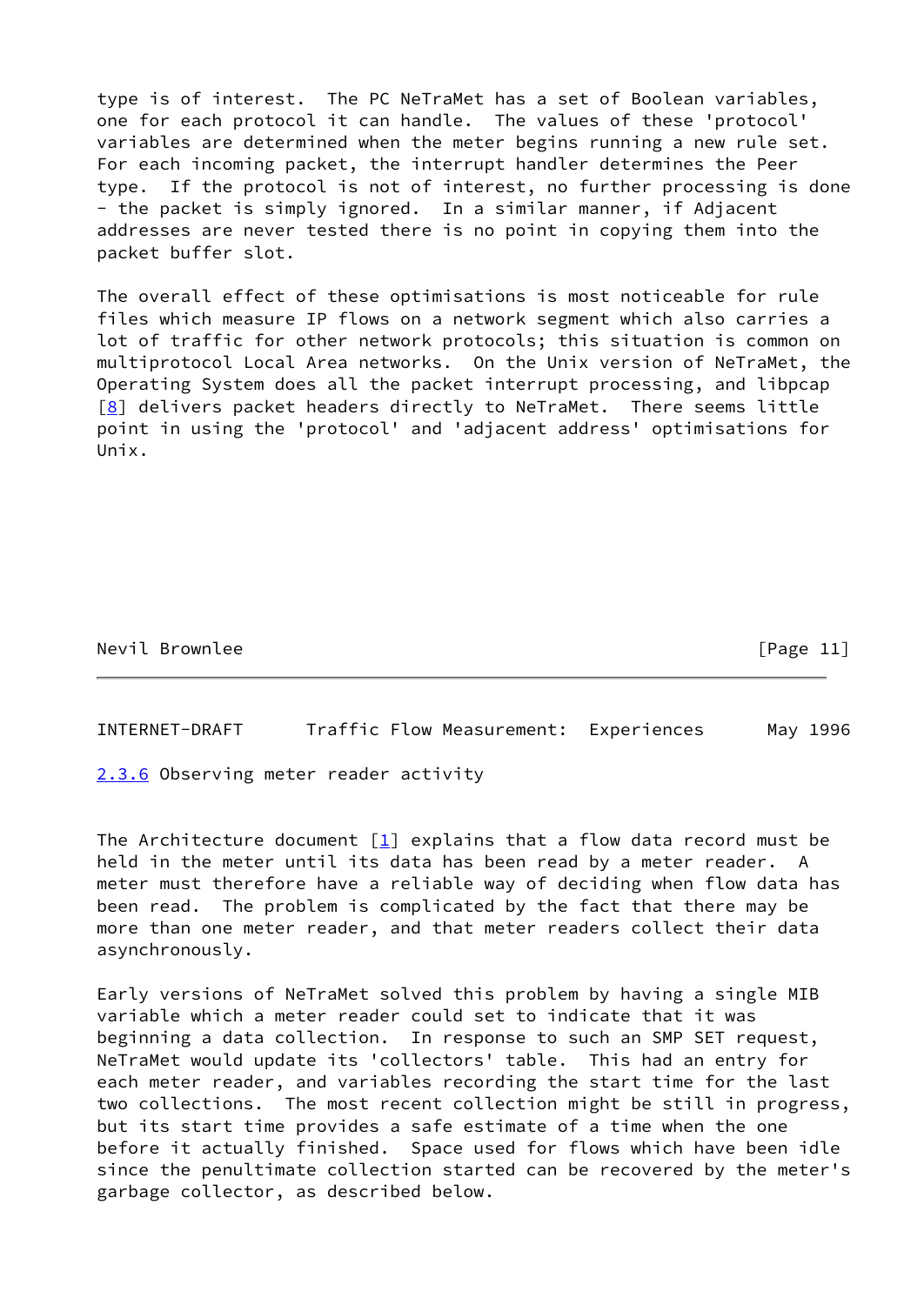The Meter MIB [[2\]](#page-34-1) specifies a more general table of meter reader information. A meter reader wishing to collect data from a meter must inform the meter of its intention by creating a row in the table, then setting a LastTime variable in that row to indicate the start of a collection. The meter handles such a SET request exactly as described above. If there are multiple meter readers the meter can easily find the earliest time any of them started its penultimate collection, and may recover flows idle since then. Should a meter reader fail, NeTraMet will eventually time out its entry in the meter reader info table, and delete it. This avoids a situation where the meter can't recover flows until they have been collected by several meter readers, one of which has failed.

#### <span id="page-13-0"></span>[2.3.7](#page-13-0) Meter memory management

In principle, the size of the flow table (i.e. the maximum number of flows) could be changed dynamically. This would involve allocating space for the flow table's new pointer array and copying the old pointers into it. NeTraMet does not implement this. Instead the maximum number of flows is set from the command line when it starts execution. If no maximum is specified, a compile-time default number is used.

Memory for flow data structures (i.e. 'flows') is allocated dynamically. NeTraMet requests the C run-time system for blocks of several hundred flows, and links them into a free list. When a new flow is needed NeTraMet gets memory space from the free list, then searches the flow table's pointer array for an unused flow pointer. In practice

Nevil Brownlee [Page 12]

INTERNET-DRAFT Traffic Flow Measurement: Experiences May 1996

a 'last-allocated' index is used to point to the flow table, so a simple linear search suffices. The flow index is saved in the flow's data record, and its other attribute values are set to zero.

To release a flow data record it must first be removed from any hash list it is part of - this is straightforward since those lists are circular. The flow's entry in the flow table pointer array is then set to zero (NULL pointer), and its space is returned to the free list.

Once a flow data record is created it could continue to exist indefinitely. In time, however, the meter would run out of space. To deal with this problem NeTraMet uses an incremental garbage collector to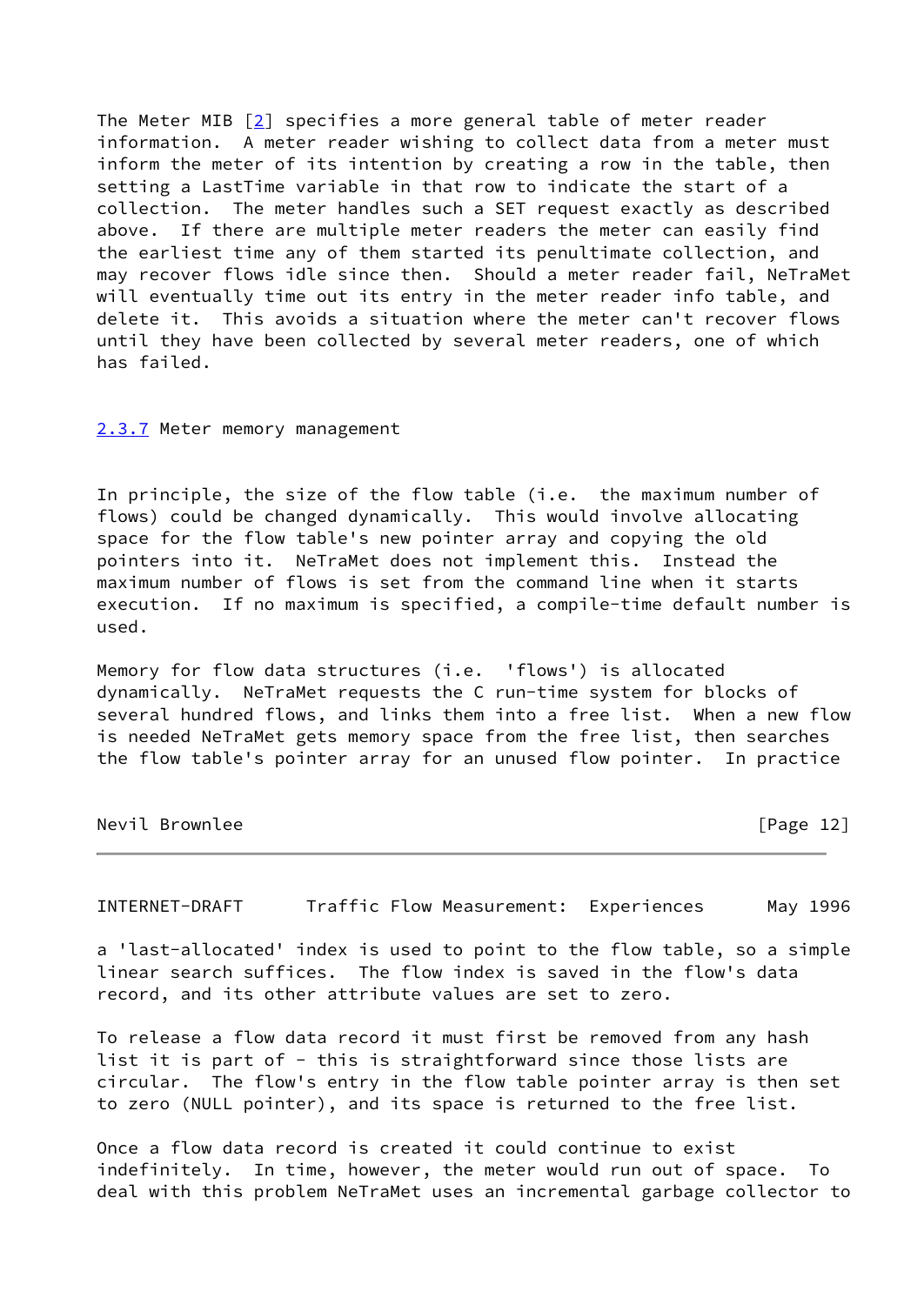reclaim memory .

At regular intervals specified by a 'GarbageCollectInterval' variable the garbage collector procedure is invoked. This searches through the flow table looking for flows which might be recovered. To control the resources consumed by garbage collection there are limits on the number of in-use and idle flows which the garbage collector may inspect these are set either when NeTraMet is started (as options on the command line) or dynamically by NeMaC (using variables in an Enterprise MIB for NeTraMet)

To decide whether a flow can be recovered, the garbage collector considers how long it has been idle (no packets in either direction), and when its data was last collected. If it has been collected by all known meter readers since its LastTime, its memory may be recovered. This alogrithm is implemented using a variable called 'GarbageCollectTime,' which normally contains the meter's UpTime when the penultimate collection (i.e. the one before last) was started. See the section on observing meter reader activity (above) for more details.

Should flows not be collected often enough the meter could run out of space. NeTraMet attempts to prevent this by having a low-priority background process check the percentage of flows active and compare it with the HighWaterMark MIB variable. If the percentage of active flows is greater than the high-water mark, 'GarbageCollectTime' is incremented by the current value of the InactivityTimeout MIB variable.

The Meter MIB  $[2]$  $[2]$  specifies that a meter should switch to using a 'standby' rule table if the percentage of flows active rises above HighWaterMark. In using NeTraMet to measure traffic flows to and from the University of Auckland it has not been difficult to create standby rules which are very similar to the 'production' rule file, differing only in that they push much less information about flows. This has, on several occasions, allowed the meter to continue running for one or two days after the meter reader failed. When the meter reader restarted, it was able ro collect all the accumulated flow data!

The MIB also specifies that the meter should take some action when the active flow percentage rises above its FloodMark value. If this were

Nevil Brownlee [Page 13]

<span id="page-14-0"></span>INTERNET-DRAFT Traffic Flow Measurement: Experiences May 1996

not done, the meter could spend a rapidly increasing proportion of its time garbage collecting, to the point where its ability to respond to requests from its manager would be compromised. NeTraMet switches to the default rule set when its FloodMark is reached..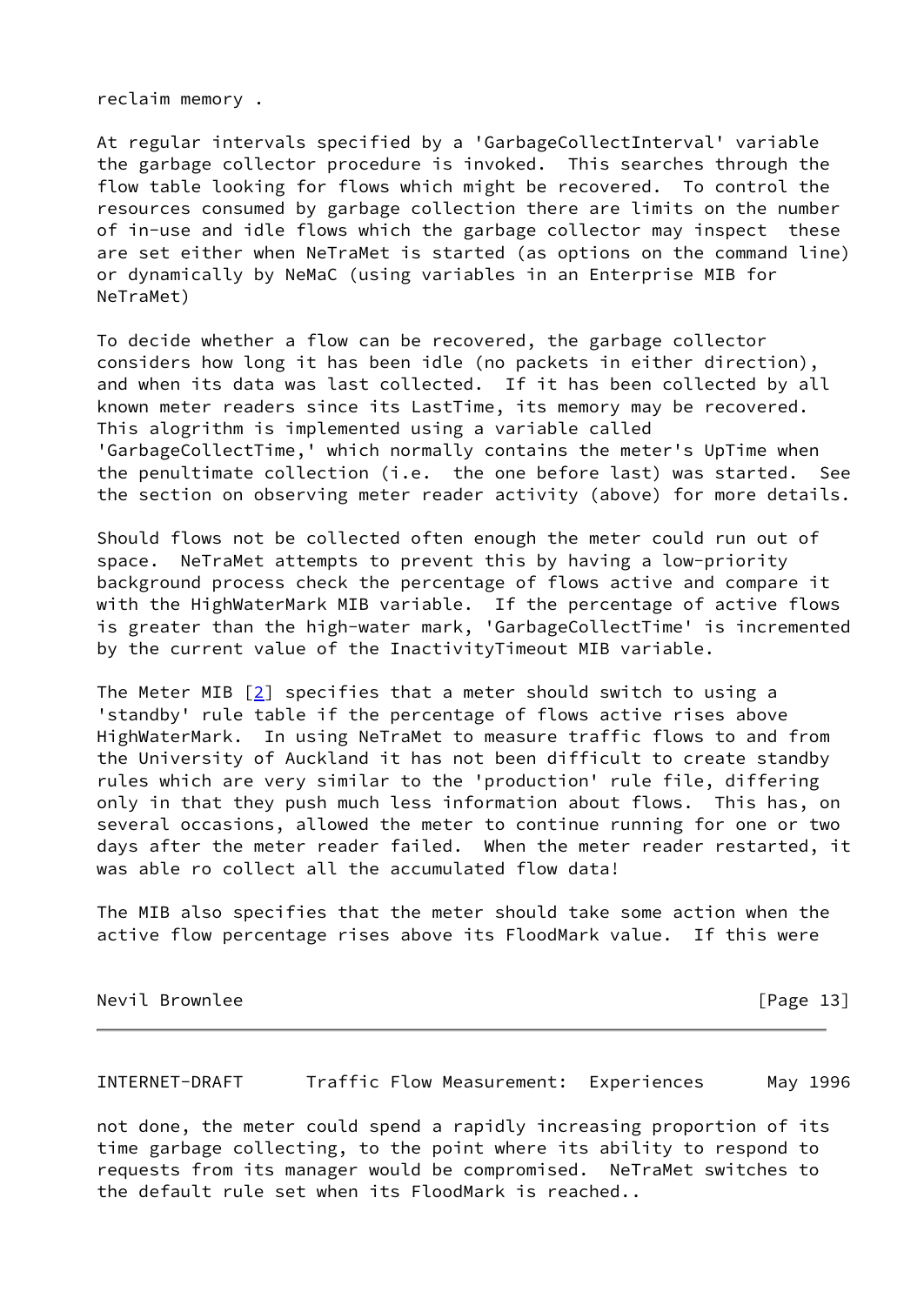# <span id="page-15-0"></span>[2.4](#page-15-0) Data Collection

As explained above, a meter reader wishing to collect flows begins each collection by setting the LastTime variable in its ReaderInfoTable row, then works its way through the flow table collecting data. A number of algorithms can be used to examine the flow table; these are presented below.

The simplest approach is a linear scan of the table, reading the LastTime variable for each row. If the read fails the row is inactive. If it succeeds, it is of interest if its LastTime value is greater than the time of the last collection. Although this method is simple it is also rather slow, requiring an SNMP GET request for every possible flow; this renders it impractical.

Early versions of NeTraMet used two 'windows' into the flow table to find flows which were of interest. Both windows were SNMP tables, indexed by a variable which specified a time. A succession of GETNEXT requests on one of these windows allowed NeMaC (the meter reader) to find the flow indices for all flows which had been active since the specified time. The two windows were the ActivityTime window (which located active flows), and the CreateTime window (which located new flows). Knowing the index of an active flow, the meter reader can GET the values for all the attributes of interest. NeMaC allows the user to specify which these are, rather than simply read all the attributes. a

Having the two windows allowed NeMaC to read attributes which remain constant - such as the flow's address attributes - when the flow is created, but to only read attributes which change with time - such as its packet and byte counts - during later collections. Experience has shown, however, that many flows have rather short lifetimes; one effect of this is that the improved efficiency of using two windows does not result in any worthwhile improvement in collection performance.

The current version of the Meter MIB  $[2]$  $[2]$  uses a TimeFilter variable in the flow table entries. This can be used with GETNEXT requests to find all flows which have been active since a specified time directly, without requiring the extra 'window' SNMP variables. It can be combined with SNMPv2's GETBULK request to further reduce the number of SNMP packets needed for each collection; I have yet to implement this in NeTraMet.

A disadvantage of using SNMP to collect data from the meter is that SMP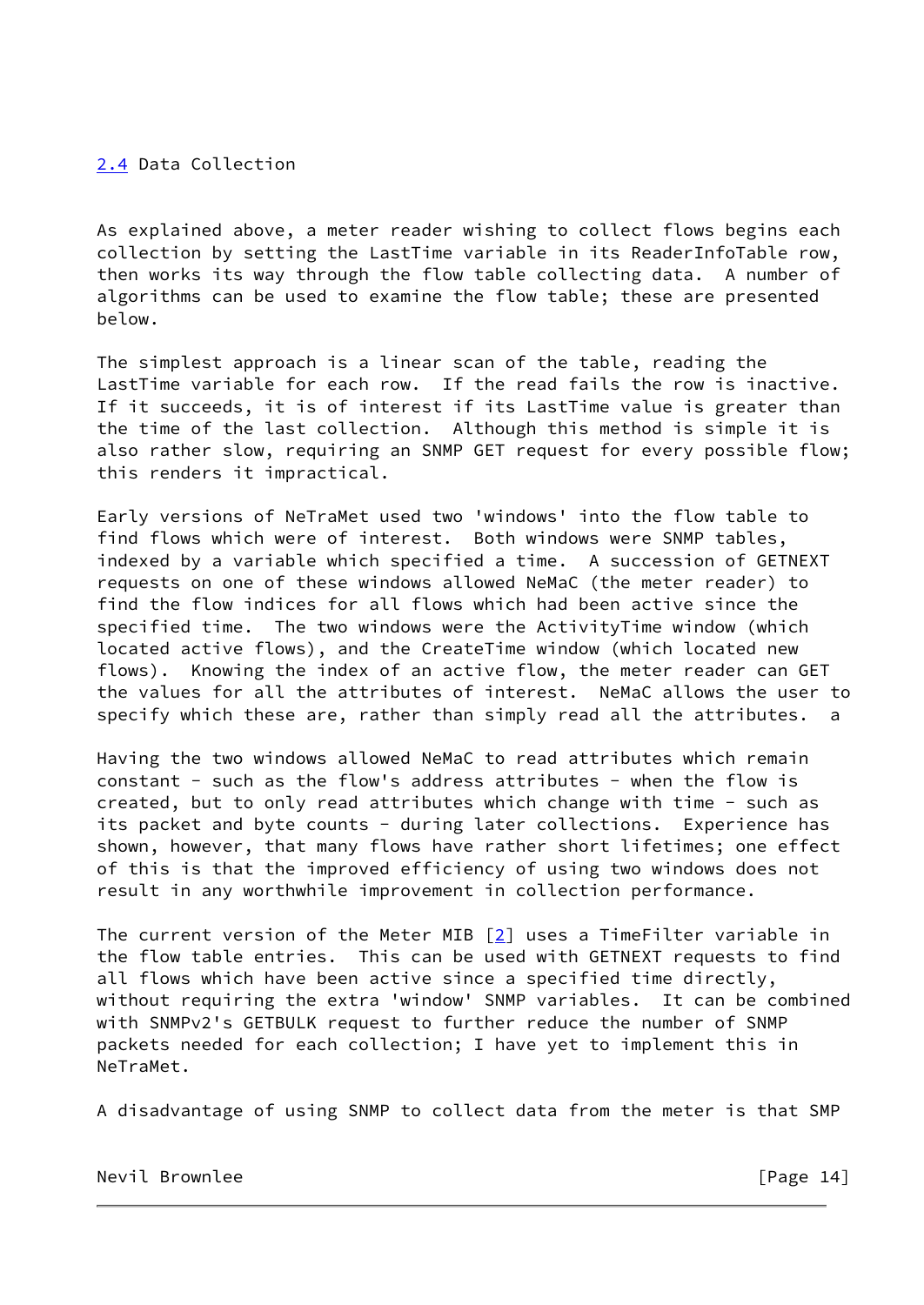<span id="page-16-1"></span>INTERNET-DRAFT Traffic Flow Measurement: Experiences May 1996

packets impose a high overhead. For example, if we wish to read an Integer32 variable (four bytes of data), it will be returned with its object identifier, type and length, i.e. at least ten bytes of superfluous data. One way to reduce this overhead is to use an Opaque object to return a collection of data. NeTraMet uses this approach to retrieve 'column activity data' from the meter, as follows.

Each packet of column activity data contains data values for a specified attribute, and each value is preceded by its flow number. The flow table can be regarded as a two-dimensional array, with a column for each flow attribute. Column activity data objects allow the meter reader to read columns of the flow table, so as to collect only those attributes specified by the user. The actual implementation is complicated by the fact that since the flow table is read column by column, rows can become active after the first column has been read. NeMaC reads the widest columns (those with greatest size in bytes, e.g. PeerAddress) first, and ignores any rows which appear in later columns. Newly active rows will, of course, be read in the next collection.

Using Opaque objects in this way dramatically reduces the number of SNMP packets required to read a meter. This has proved worthwhile in situations where the number of flows is large (for example on busy LANs), and where the meter(s) are physically dispersed over slow WAN links. It has the disadvantage that general-purpose MIB browsers cannot understand the column activity variables, but this seems a small price to pay for the improved data collection performance.

<span id="page-16-0"></span>[2.5](#page-16-0) Restarting a meter

If a meter fails, for example because of a power failure, it will restart and begin running rule set 1, the default rule set which is built into the meter. Its manager must recognise that this has happened, and respond with some suitable action.

NeMaC allows the user to specify a 'keepalive' interval. After every such interval NeMaC reads the meter's sysUptime and compares it with the last sysUptime. If the new sysUptime is less than the last one, NeMaC decides that the meter has restarted. It downloads the meter's backup rule set and production rule set, then requests the meter to start running the production rule set. In normal use we use a keepalive interval of five minutes and a collection interval of 15 minutes. If a meter restarts, we lose up to five minutes data before the rules sets are downloaded.

Having the meter run the default rule set on startup is part of the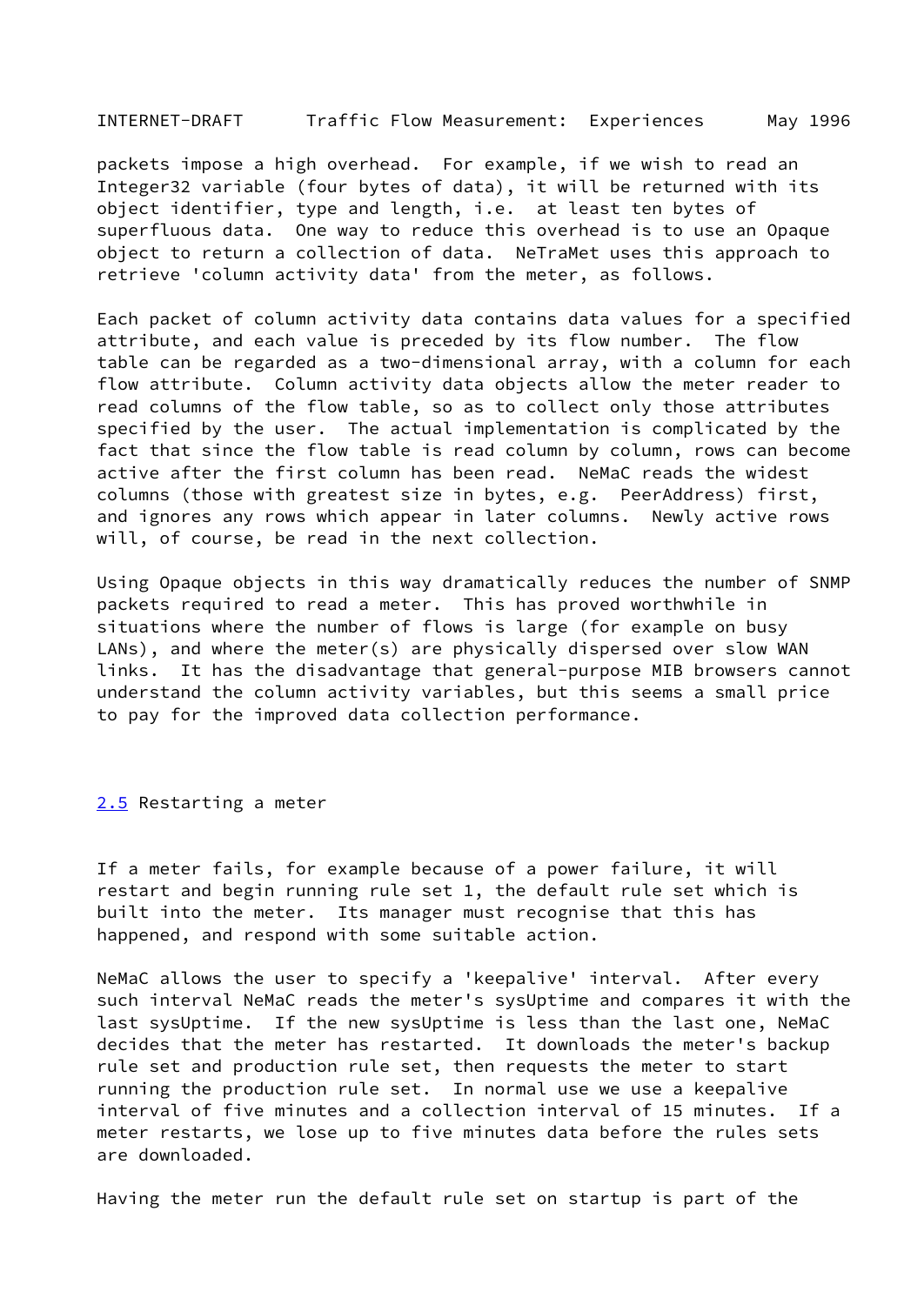Traffic Flow Measurement Architecture  $[1]$  $[1]$ , in keeping with the notion that meters are very simple devices which do not have disk storage. Since disks are now very cheap, it may be worth considering whether the

Nevil Brownlee [Page 15]

<span id="page-17-1"></span>INTERNET-DRAFT Traffic Flow Measurement: Experiences May 1996

architecture should allow a meter to save its configuration (including rule sets) on disk.

<span id="page-17-0"></span>[2.6](#page-17-0) Performance

The PC version of the meter, NeTraMet, continually measures how much processor time is being used. Whenever there is no incoming packet data to process, 'dummy' packets are generated and placed in the input buffer. These packets are processed normally by the Packet Matching Engine; they have a PeerType of 'dummy.' The numbers of dummy and normal packets are counted by the meter; their ratio is used as an estimate of the processor time which is 'idle,' i.e. not being used to process incoming packets. The Unix version is intended to run as a process in a multiprocessing system, so it cannot busy-wait in this way.

The meter also collects several other performance measures; these can be displayed on the meter console in response to keyboard requests.

The PC meter can be used with a 10 MHz 286 machine, on which it can handle a steady load of about 750 packets per second. On a 25 MHz 386SX it will handle about 1250 packets per second. Users have reported that a 40 MHz 486 can handle peaks of about 3,000 packets per second without packet loss. The Unix meter has been tested metering traffic on a (lightly loaded) FDDI interface; it uses about one percent of the processor time on a SPARC 10 system running Solaris.

<span id="page-17-2"></span>[3](#page-17-2) Writing Rule Sets

The Traffic Meter provides a versatile device for measuring a user-specified set of traffic flows, and performing useful data reduction on them. This data reduction capability not only minimises the volume of data to be collected by meter readers, but also simplifies the later processing of traffic flow data.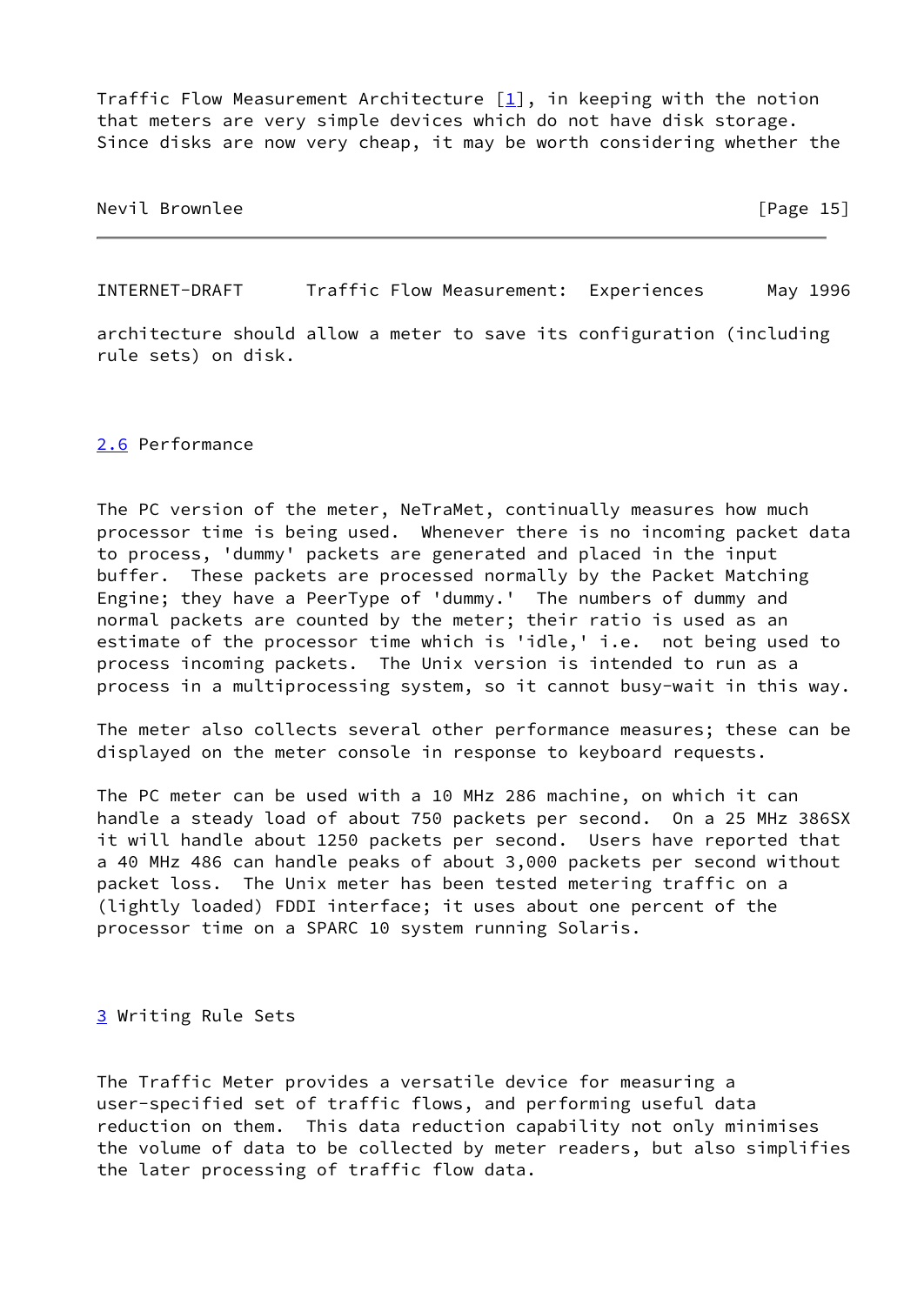The flows of interest, and the processing to be performed, are specified in a 'rule set' which is downloaded to the meter (NeTraMet) by the manager (NeMaC). This section explains what is involved in writing rule sets.

<span id="page-18-0"></span>[3.1](#page-18-0) Rule set to observe all flows

NeMaC reads rule sets from text files which contain the rules, the set number which the meter (and meter reader) will identify them by, and a

Nevil Brownlee [Page 16]

INTERNET-DRAFT Traffic Flow Measurement: Experiences May 1996

'format,' i.e. a list specifying which attributes the meter reader should collect and write to the flow data file. The # character indicates the start of a comment; NeMaC ignores the rest of the line.

```
 SET 2
  #
  RULES
  #
    SourcePeerType & 255 = Dummy: Ignore, 0;
   Null & 0 = 0: GotoAct, Next;
  #
   SourcePeerType & 255 = 0: PushPkttoAct, Next;
    SourcePeerAddress & 255.255.255.255 = 0: PushPkttoAct, Next;
 DestPeerAddress & 255.255.255.255 = 0: PushPkttoAct, Next;
 SourceTransType & 255 = 0: PushPkttoAct, Next;
   SourceTransAddress & 255.255 = 0: PushPkttoAct, Next;
   DestTransAddress & 255.255 = 0: CountPkt, 0;
  #
  FORMAT FlowRuleSet FlowIndex FirstTime " "
     SourcePeerType SourcePeerAddress DestPeerAddress " "
     SourceTransType SourceTransAddress DestTransAddress " "
     ToPDUs FromPDUs " " ToOctets FromOctets;
```
The first rule tests the incoming packet's SourcePeerType to see whether it is 'dummy.' If it is, the packet is ignored, otherwise the next rule is executed.

The second rule tests the Null attribute. Such a test always succeeds, so the rule simply jumps to the action of the next rule. (The keyword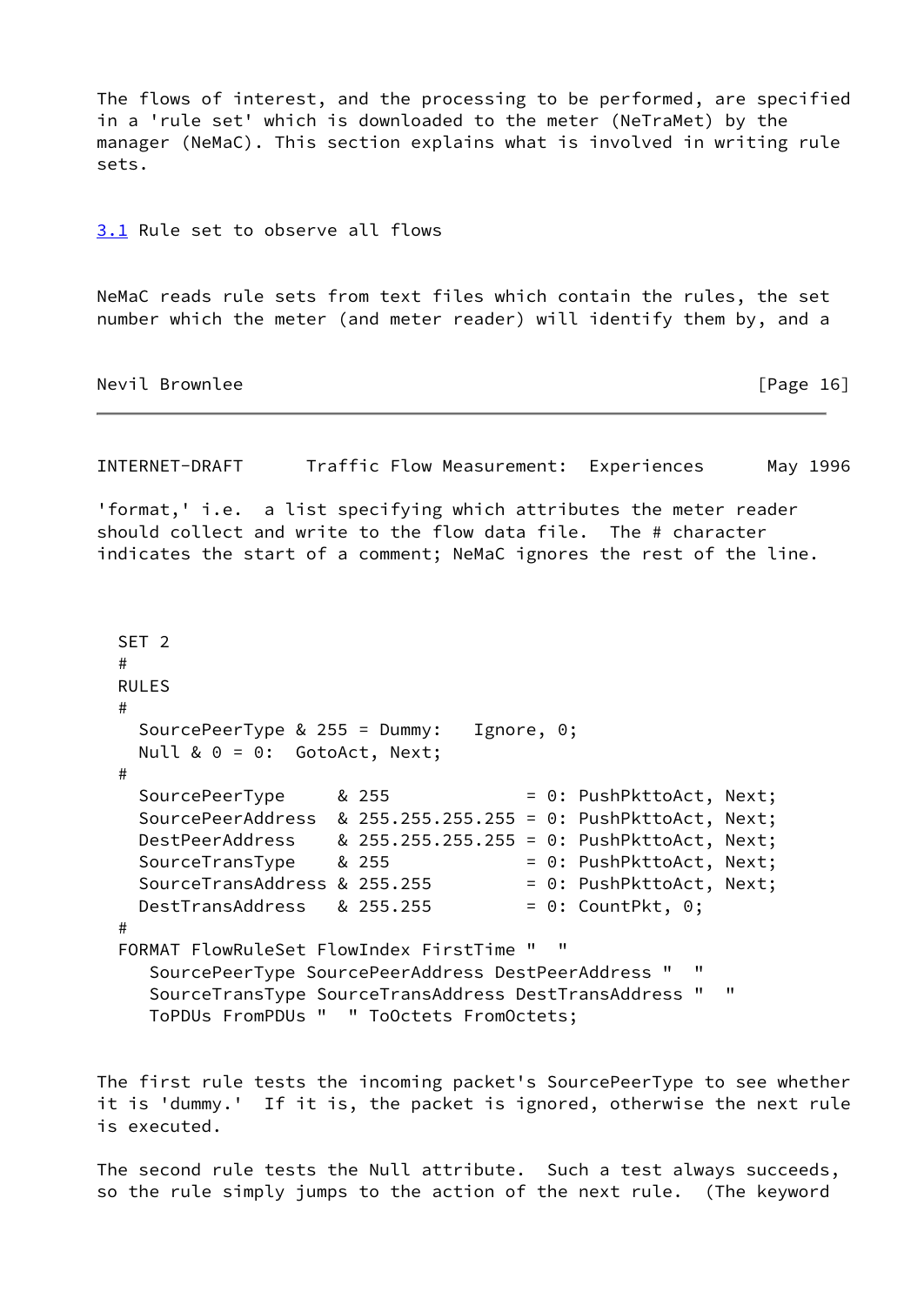'next' is converted by NeMaC into the number of the following rule.)

The third rule pushes the packet's SourcePeerType value, then jumps to the action of the next rule. The user does not know in advance what the value of PushPkt rules will be, which is why the value appearing in them is always zero. The user must take care not to write rule sets which try to perform the test in a PushPkt rule. This is a very common error in a rule set, so NeMaC tests for it and displays an error message.

The following rules push a series of attribute values from the packet, and the last rule also Counts the packet, i.e. it tells the Packet Matching Engine (PME) that the packet has been successfully matched. The PME responds by searching the flow table to see whether the flow is already current (i.e. in the table), creating a new flow data record for it should this be necessary, and incrementing its packet and byte counters.

Overall this rule set simply classifies the packet (i.e. decides whether or not it is to be counted), then pushes all the Peer and Transport attribute values for it. It makes no attempt to specify a

Nevil Brownlee [Page 17]

<span id="page-19-1"></span>INTERNET-DRAFT Traffic Flow Measurement: Experiences May 1996

direction for the flow - this is left to the PME, as described in  $[1]$  $[1]$ . The resulting flow data file will have each flow's source and destination addresses in the order of the first packet the meter observed for the flow.

<span id="page-19-0"></span>[3.2](#page-19-0) Specifying flow direction, using computed attributes

As indicated above the Packet Matching Engine will reliably determine the flow, and the direction within that flow, for every packet seen by a meter. If the rule set does not specify a direction for the flow, the PME simply assumes that the first packet observed for a flow is travelling forward, i.e. from source to destination. In later analysis of the flow data, however, one is usually interested in traffic to or from a particular source.

One can achieve this in a simple manner by writing a rule set to specify the source for flows. All that is required is to have rules which succeed if the packet is travelling in the required direction, and which execute a Retry action otherwise. This is demonstrated in the following two examples ..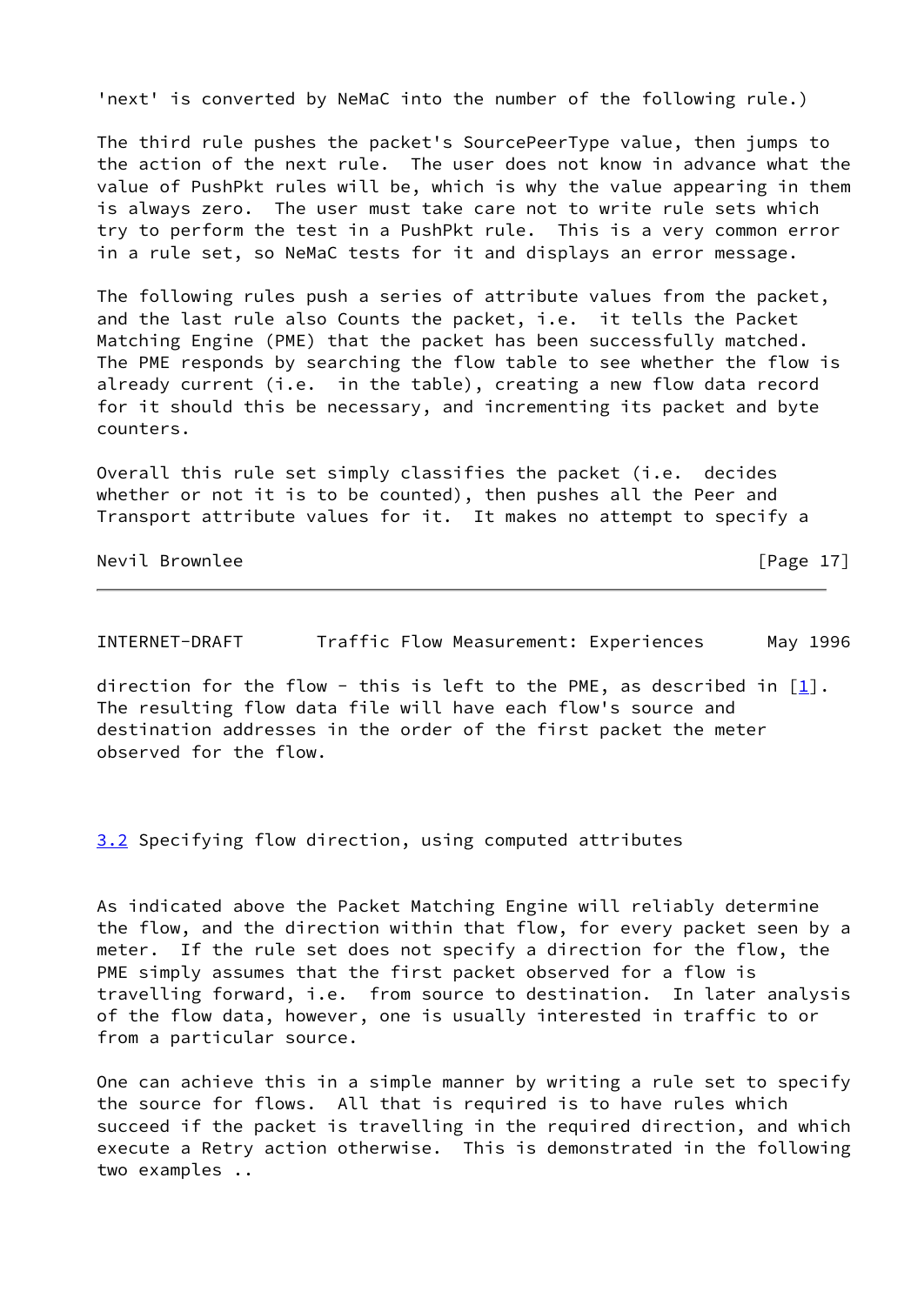```
 # Count IP packets from network 130.216.0.0
 #
 SourcePeerType & 255 = IP: Pushto, ip`pkt;
Null & 0 = 0: Ignore, 0;
 #
 ip`pkt:
   SourcePeerAddress & 255.255.0.0 = 130.216.0.0: Goto c`pkt;
  Null & 0 = 0: Retry, 0;
 #
 c`pkt:
   SourcePeerAddress & 255.255.255.255 = 0: PushPkttoAct, Next;
   DestPeerAddress & 255.255.255.255 = 0: CountPkt, 0;
```
<span id="page-20-0"></span>The rule labelled ip pkt tests whether the packet came from network [130.216](#page-20-0). If it did not, the test fails and the following rule executes a Retry action, causing the PME to retry the match with the directions reversed. If the second match fails the packet did not have 130.216 as an end-point, and is ignored.

The next rule set meters IP traffic on a network segment which connects two routers, g1 and g2. It classifies flows into three groups - those travelling from g1 to g2, those whose source is g1 and those whose source is g2.

## Nevil Brownlee [Page 18]

```
INTERNET-DRAFT Traffic Flow Measurement: Experiences May 1996
  # Count IP packets between two gateways
  #
  # -------+-------------------+-----------------+-------
  # $ $ $
  # +----+-----+ +----+-----+ +---+---+
 # $ g1 $ $ g2 $ $ meter $
 # +-+-+-+-+--+ +-+-+-+-+--+ +-------+
  #
  SourcePeerType & 255 = IP: Pushto, ip`pkt;
  Null & 0 = 0: Ignore, 0;
  #
  ip`pkt:
    SourceAdjacentAddress & FF-FF-FF-FF-FF-FF = 00-80-48-81-0E-7C:
       Goto, s1;
    Null & 0 = 0: Goto, s2;
  s1:
```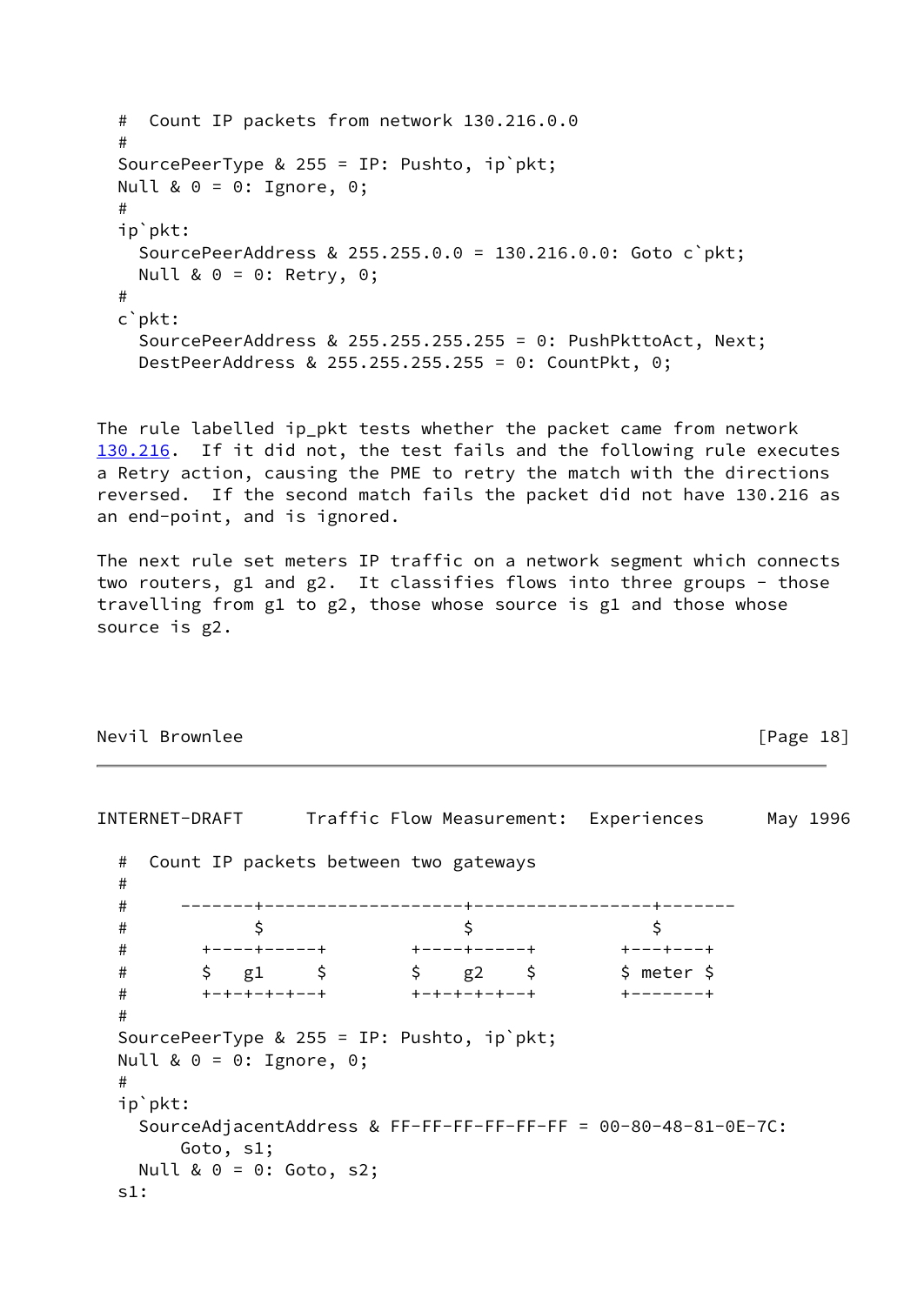```
 DestAdjacentAddress & FF-FF-FF-FF-FF-FF = 02-07-01-04-ED-4A
       GotoAct, g3;
  Null & 0 = 0: GotoAct, g1;
 s2:
   SourceAdjacentAddress & FF-FF-FF-FF-FF-FF = 02-07-01-04-ED-4A:
       Goto, s3;
   Null & 0 = 0: Retry, 0;
 s3:
   DestAdjacentAddress & FF-FF-FF-FF-FF-FF = 00-80-48-81-0E-7C:
       Retry, 0;
  Null & 0 = 0: GotoAct, g2;
 #
g1: FlowClass & 255 = 1: PushtoAct, c`pkt;
g2: FlowClass & 255 = 2: PushtoAct, c pkt;
g3: FlowClass & 255 = 3: PushtoAct, c`pkt;
 #
 c`pkt:
   SourceAdjacentAddress & FF-FF-FF-FF-FF-FF = 0:
       PushPkttoAct, Next;
   DestAdjacentAddress & FF-FF-FF-FF-FF-FF = 0: PushPkttoAct, Next;
   SourcePeerAddress & 255.255.255.255 = 0: PushPkttoAct, Next;
   DestPeerAddress & 255.255.255.255 = 0: PushPkttoAct, Next;
  Null & 0 = 0: Count, 0
```
The first two rules ignore non-IP packets. The next two rules Goto s1 if the packet's source was g1, or to s2 otherwise. The rule labelled s2 tests whether the packet's source was g2; if not a Retry action is executed, allowing the PME to try the match with the packet's direction reversed. If the match fails on the second try the packet didn't come from g1 or g2, and is ignored.

Packets which come from g1 are tested by the rule labelled s1, and the PME will Goto either g3 or g1.

Nevil Brownlee [Page 19]

<span id="page-21-0"></span>INTERNET-DRAFT Traffic Flow Measurement: Experiences May 1996

Packets which came from g2 are tested by the rule labelled s3. If they are not going to g1 the PME will Goto g2. If they are going to g1 a Retry action is executed - we want them counted as backward-travelling packets for the g1-g2 flow.

The rules at g1, g2 and g3 push the value 1, 2 or 3 from their rule into the flow's FlowClass attribute. This value can be used by an Analysis Application to separate the flows into the three groups of interest.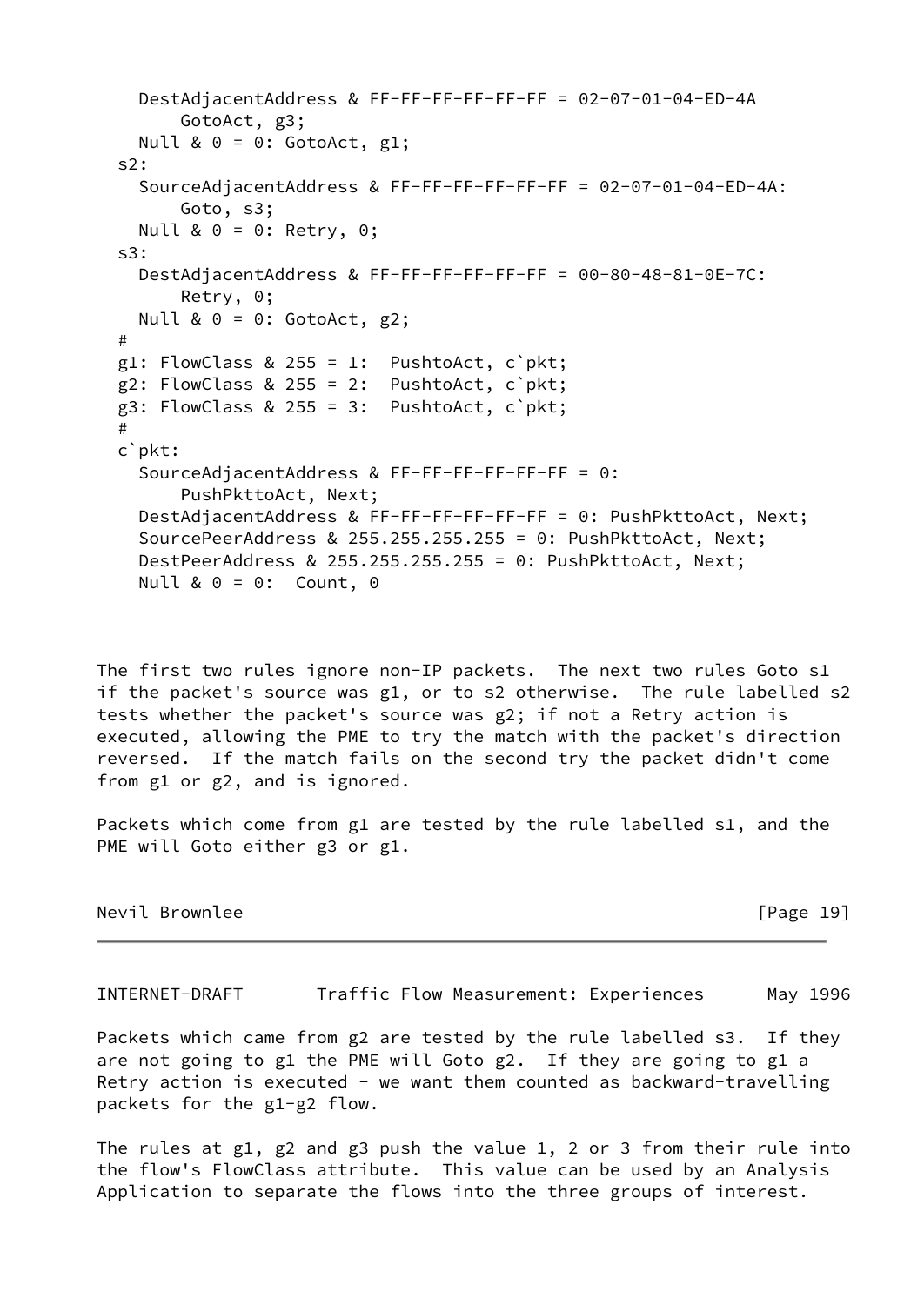FlowClass is an example of a 'computed' attribute, i.e. one whose value is Pushed by the PME during rule matching.

The remaining rules Push the values of other attributes required for later analysis, then Count the flow.

<span id="page-22-0"></span>[3.3](#page-22-0) Subroutines

Subroutines are implemented in the PME in much the same way as in BASIC. A subroutine body is just a sequence of statements, supported by the GoSub and Return actions. 'GoSub' saves the PME's running environment and jumps to the first rule of the subroutine body. Subroutine calls may be nested as required - NeTraMet defines the maximum nesting at compile time. 'Return n' restores the environment and jumps to the action part of the nth rule after the Gosub, where n is the index value from the Return rule.

The Return action provides a way of influencing the flow of control in a rule set, rather like a FORTRAN Computed Goto. This is one way in which a subroutine can return a result. The other way is by Pushing a value in either a computed attribute (as demonstrated in the preceding section above), or in a flow attribute.

One common use for a subroutine is to test whether a packet attribute matches one of a set of values. Such a subroutine becomes much more useful if it can be used to test one of several attributes. The PME architecture provides for this by using 'meter variables' to hold the names of the attributes to be tested. The meter variables are called V1, V2, V3, V4 and V5, and the Assign action is provided to set their values. If, for example, we need a subroutine to test either SourcePeerAddress or DestPeerAddress, we write its rules to test V1 instead. Before calling the subroutine we Assign SourcePeerAddress to V1; later tests of V1 are converted by the PME into tests on SourcePeerAddress. Note that since meter variables may be reassigned in a subroutine, their values are part of the environment which must be saved by a Gosub action.

The following rule set demonstrates the use of a subroutine ..

Nevil Brownlee [Page 20]

INTERNET-DRAFT Traffic Flow Measurement: Experiences May 1996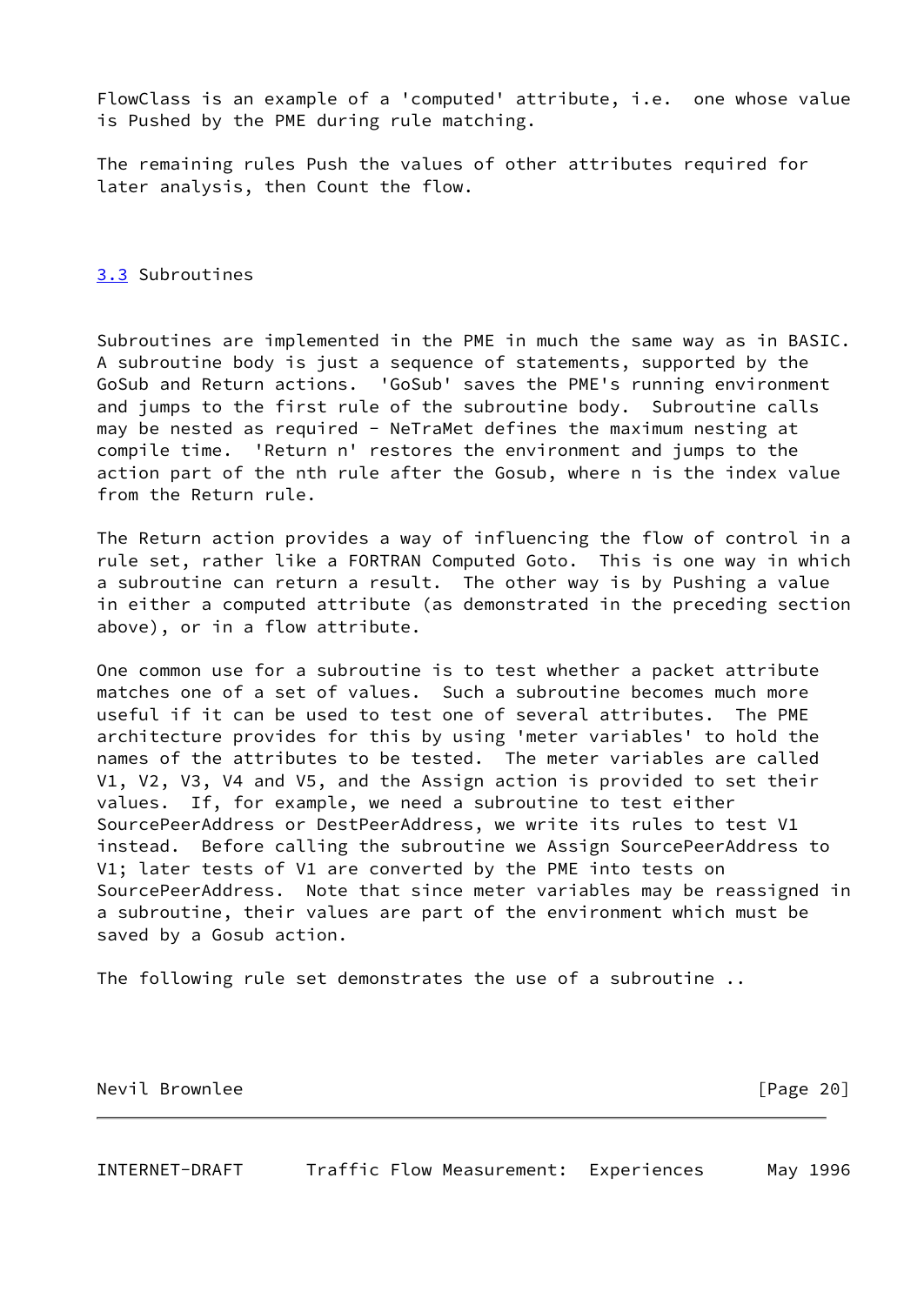```
 # Rule specification file to tally IP packets in three groups:
  # UA to AIT, UA to elsewhere, AIT to elsewhere
  #
  # -------+-------------------+-----------------+--------
\uparrow \uparrow \uparrow \uparrow \uparrow \uparrow \uparrow \uparrow \uparrow \uparrow # +----+-----+ +----+-----+ +---+---+
 # $ UA $ $ AIT $ $ meter $
 # +-+-+-+-+--+ +-+-+-+-+--+ +-------+
  #
 SourcePeerType & 255 = IP: PushtoAct, ip`pkt;
 Null & 0 = 0: Ignore, 0;
  #
  ip`pkt:
    v1 & 0 = SourcePeerAddress: AssignAct, Next;
   Null & 0 = 0: Gosub, classify;
    Null & 0 = 0: GotoAct, from'ua; # 1 ua
    Null & 0 = 0: GotoAct, from`ait; # 2 ait
    Null & 0 = 0: Retry, 0; # 3 other
  #
  from`ua:
    v1 & 0 = DestPeerAddress: AssignAct, Next;
   Null & 0 = 0: Gosub, classify;
 Null & 0 = 0: Ignore, 0; # 1 ua-ua
 Null & 0 = 0: GotoAct, ok`pkt; # 2 ua-ait
 Null & 0 = 0: Gotoact, ok`pkt; # 3 ua-other
  #
  from`ait:
    v1 & 0 = DestPeerAddress: AssignAct, Next;
    Null & 0 = 0: Gosub, classify;
 Null & 0 = 0: Retry, 0; # 1 ait-ua
 Null & 0 = 0: Ignore, 0; # 2 ait-ait
    Null & 0 = 0: GotoAct, ok'pkt; # 3 ait-other
  #
  ok`pkt:
   Null & 0 = 0: Count, 0;
```
The subroutine begins at the rule labelled classify (shown below). It returns to the first, second or third rule after the invoking Gosub rule, depending on whether the tested PeerAddress is in the UA, AIT, or 'other' group of networks. In the listing below only one network is tested in each of the groups - it is trivial to add more rules (one per network) into either of the first two groups. In this example the subroutine Pushes the network number from the packet into the tested attribute before returning.

The first invocation of classify (above) begins at the rule labelled ip\_pkt. It Assigns SourcePeerAddress to V1 then executes a Gosub action. Classify returns to one of the three following rules. They will Goto from\_ua or from\_ait if the packet came from the UA or AIT groups,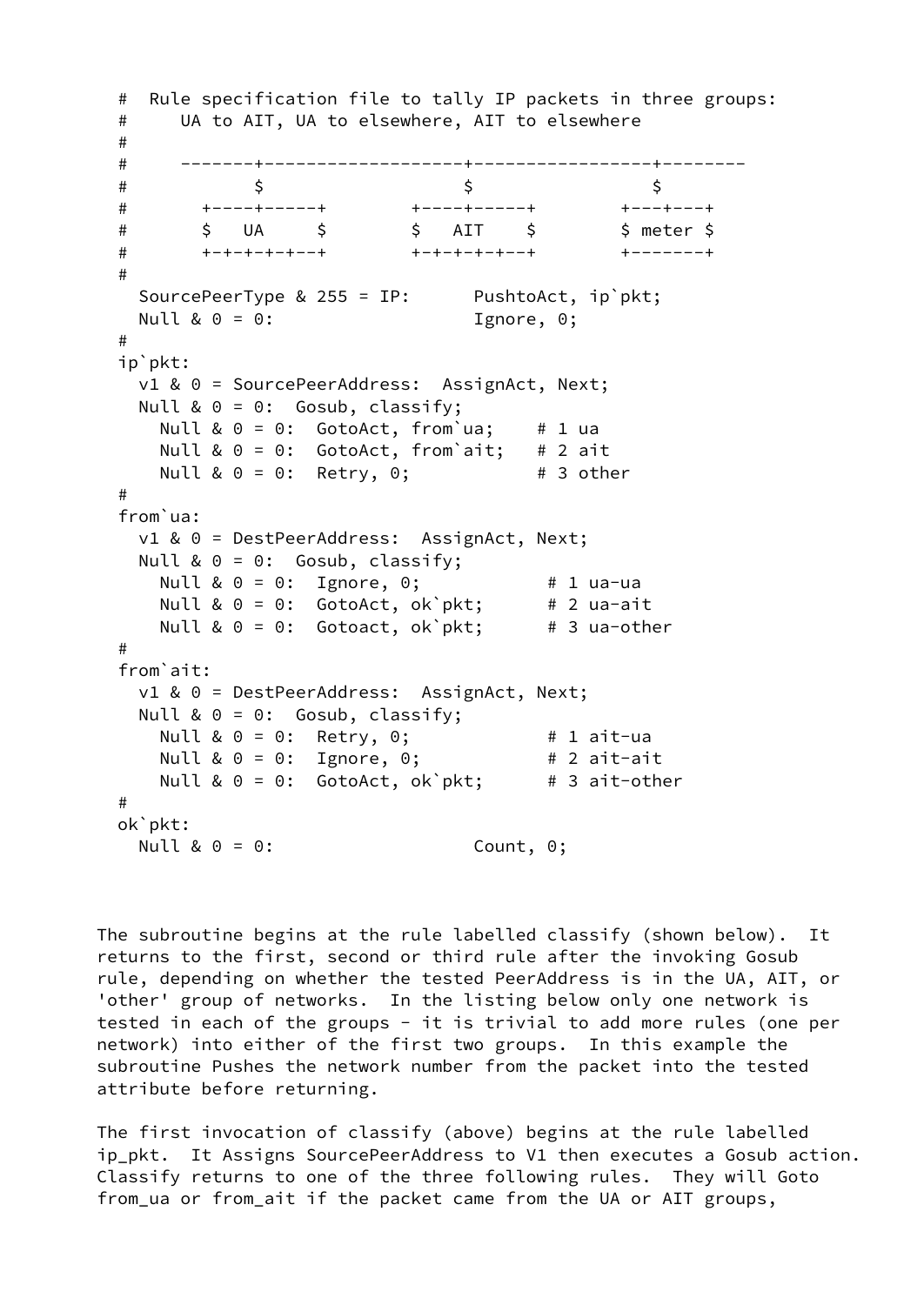otherwise the PME will Retry the match. This means that matched flows

Nevil Brownlee **and Contract Contract Contract Contract Contract Contract Contract Contract Contract Contract Contract Contract Contract Contract Contract Contract Contract Contract Contract Contract Contract Contract Cont** 

<span id="page-24-1"></span>INTERNET-DRAFT Traffic Flow Measurement: Experiences May 1996 will have a UA or AIT network as their source, and flows between other networks will be ignored. The next two invocations of 'classify' test the packet's DestPeerAddress. Packets from AIT to UA are Retried, forcing them to be counted as AU to AIT flows. Packets from UA to UA are ignored, as are packets from AIT to AIT. classify: v1 & 255.255.0.0 = 130.216.0.0: GotoAct, ua; # ua v1 & 255.255.0.0 = 156.62.0.0: GotoAct, ait; # ait Null  $\& 0 = 0$ : Return, 3; # other ua: v1 & 255.255.0.0 = 0: PushPkttoAct, Next; Null & 0 = 0: Return, 1; ait: v1 & 255.255.0.0 = 0: PushPkttoAct, Next; Null & 0 = 0: Return, 2;

<span id="page-24-0"></span>[3.4](#page-24-0) More complicated rule sets

The next example demonstrates a way of grouping IP flows together depending on their Transport Address, i.e. their IP port number. Simply Pushing every flow's SourceTransAddress and DestTransAddress would produce a large number of flows, most of which differ only in one of their transport addresses (the one which is not a well-known port). Instead we Push the well-known port number into each flow's SourceTransAddress; its DestTransAddress will be zero by default.

```
SourcePeerType & 255 = dummy: Ignore, 0;
  SourcePeerType & 255 = IP: Pushto, IP`pkt;
  Null & 0 = 0: GotoAct, Next;
   SourcePeerType & 255 = 0: PushPkttoAct, Next;
  Null & 0 = 0: Count, 0; # Count others by protocol type
 #
 IP`pkt:
  SourceTransType & 255 = tcp: Pushto, tcp`udp;
```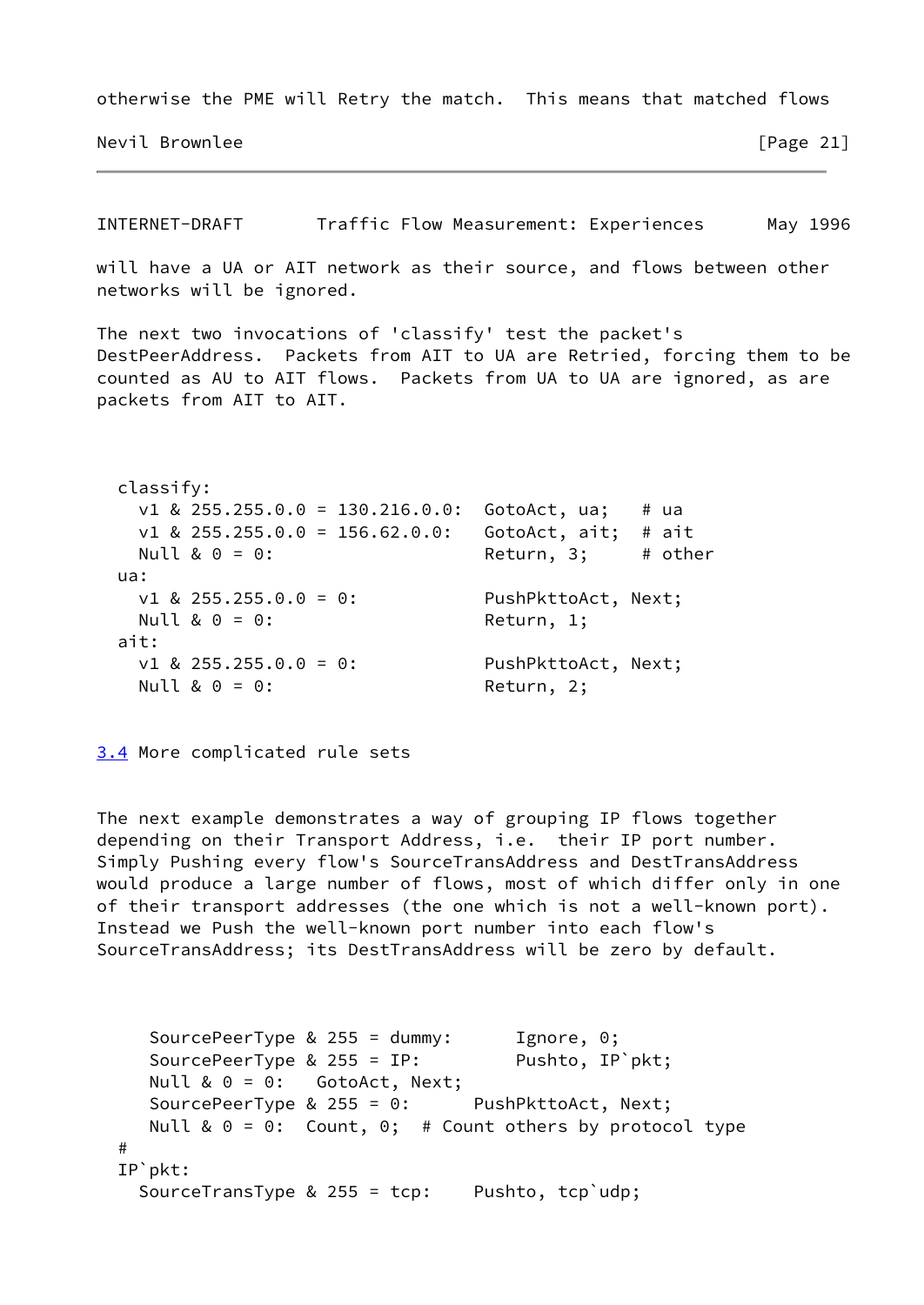```
 SourceTransType & 255 = udp: Pushto, tcp`udp;
 SourceTransType & 255 = icmp: CountPkt, 0;
 SourceTransType & 255 = ospf: CountPkt, 0;
    Null & 0 = 0: GotoAct, c`unknown; # Unknown transport type
  #
  tcp`udp:
 s`domain:
    SourceTransAddress & 255.255 = domain: PushtoAct, c`well`known;
  s`ftp:
```

```
Nevil Brownlee [Page 22]
```

| INTERNET-DRAFT                                                                                                           |              | Traffic Flow Measurement: | Experiences                           |                          | May 1996 |
|--------------------------------------------------------------------------------------------------------------------------|--------------|---------------------------|---------------------------------------|--------------------------|----------|
| SourceTransAddress & 255.255 = ftp:<br>$s$ imap:                                                                         |              |                           | PushtoAct, c'well'known;              |                          |          |
| SourceTransAddress & 255.255 = 113:<br>s'nfs                                                                             |              |                           |                                       | PushtoAct, c'well'known; |          |
| SourceTransAddress & 255.255 = 2049:                                                                                     |              |                           |                                       | PushtoAct, c'well'known; |          |
| s`pop:<br>SourceTransAddress & $255.255 = 110$ :                                                                         |              |                           |                                       | PushtoAct, c'well'known; |          |
| s'smtp:<br>SourceTransAddress & 255.255 = smtp:                                                                          |              |                           | PushtoAct, c'well'known;              |                          |          |
| s'telnet:<br>SourceTransAddress & 255.255 = telnet:                                                                      |              |                           | PushtoAct, c'well'known;              |                          |          |
| s`www:<br>SourceTransAddress & 255.255 = www:                                                                            |              |                           |                                       | PushtoAct, c'well'known; |          |
| s`xwin<br>SourceTransAddress & 255.255 = 6000:                                                                           |              |                           |                                       | PushtoAct, c'well'known; |          |
| #<br>DestTransAddress & 255.255 = domain:                                                                                |              |                           |                                       |                          |          |
| DestTransAddress & 255.255 = ftp:                                                                                        |              |                           | GotoAct, s'domain;<br>GotoAct, s`ftp; |                          |          |
| DestTransAddress & 255.255 = 113:                                                                                        |              |                           | GotoAct, s'imap;                      |                          |          |
| DestTransAddress & 255.255 = 2049:                                                                                       |              |                           | GotoAct, s`nfs;                       |                          |          |
| DestTransAddress & 255.255 = 110:                                                                                        |              |                           | GotoAct, s`pop;                       |                          |          |
| DestTransAddress & 255.255 = smtp:                                                                                       |              |                           | GotoAct, s'smtp;                      |                          |          |
| DestTransAddress & 255.255 = telnet:                                                                                     |              |                           | GotoAct, s'telnet;                    |                          |          |
| DestTransAddress & 255.255 = www:                                                                                        |              |                           | GotoAct, s`www;                       |                          |          |
| DestTransAddress & 255.255 = 6000:                                                                                       |              |                           | GotoAct, s'xwin;                      |                          |          |
| $\#$                                                                                                                     |              |                           |                                       |                          |          |
| Null & $0 = 0$ : GotoAct, c'unknown; # 'Unusual' port<br>$\#$                                                            |              |                           |                                       |                          |          |
| c'unknown:                                                                                                               |              |                           |                                       |                          |          |
| SourceTransType<br>SourceTransAddress & 255.255 = 0: PushPkttoAct, Next;<br>DestTransAddress & 255.255 = 0: CountPkt, 0; | $& 255 = 0:$ |                           | PushPkttoAct, Next;                   |                          |          |
| $\#$                                                                                                                     |              |                           |                                       |                          |          |
| c'well'known:<br>Null & $0 = 0$ : Count, 0                                                                               |              |                           |                                       |                          |          |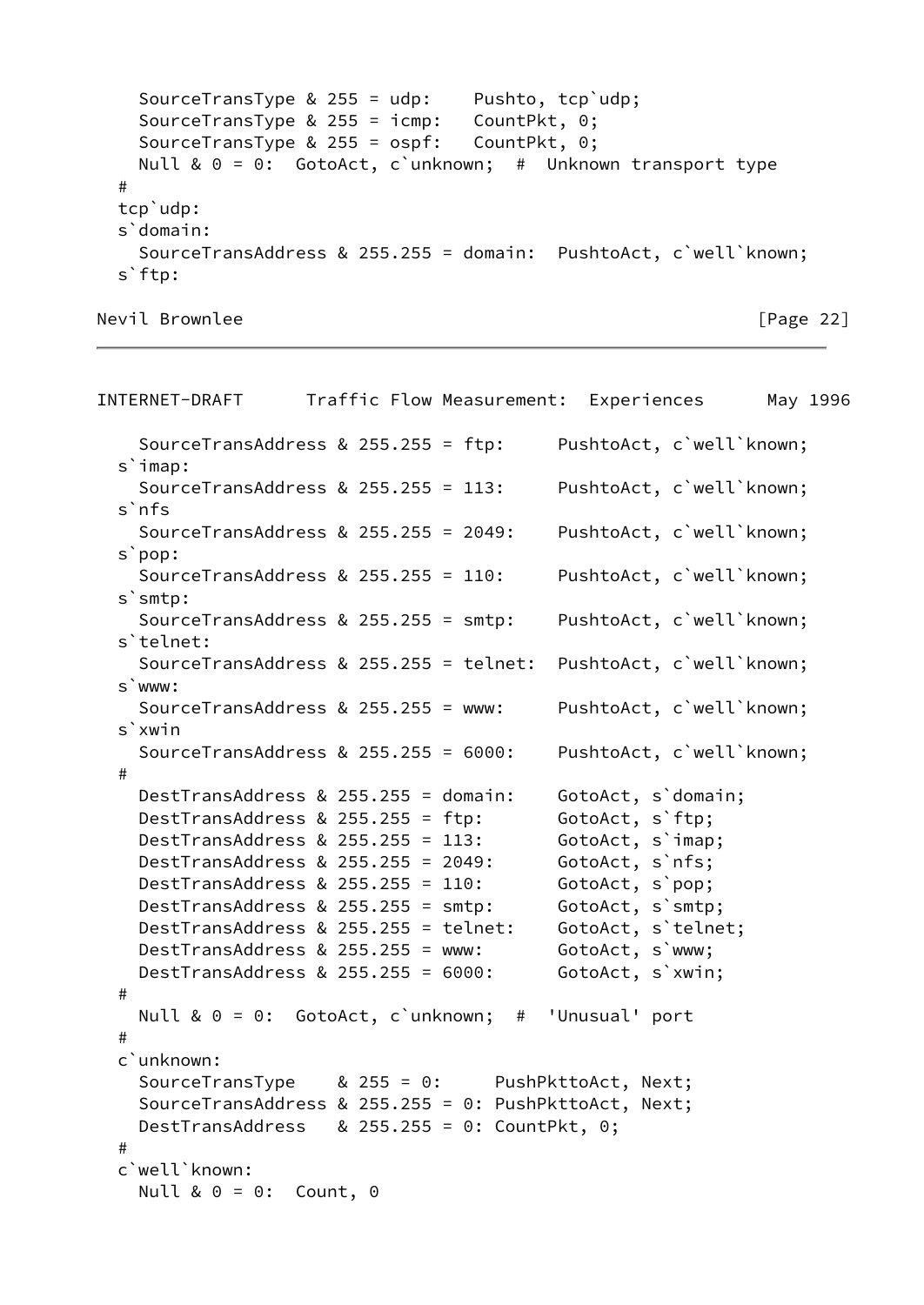The first few rules ignore dummy packets, select IP packets for further processing, and count packets for other protocols in a single flow for each PeerType. TCP and UDP packets cause the PME to Push their TransType and Goto tcp\_udp. ICMP and OSPF packets are counted in flows which have only their TransType Pushed.

At tcp\_udp the packets' SourceTransAddress is tested to see whether it is included in a set of 'interesting' port numbers. If it is, the port number is pushed from the rule into the SourceTransAddress attribute, and the packet is counted at c\_well\_known. (NeMaC accepts Pushto as a synonym for PushRuleto).

Nevil Brownlee [Page 23]

INTERNET-DRAFT Traffic Flow Measurement: Experiences May 1996

This testing is repeated for the packet's DestTransAddress; if one of these tests succeeds the PME Goes to the corresponding rule above and Pushes the port number into the flow's SourceTransAddress. If these tests fail the packet is counted at c\_unknown.

Note that these rules only Push a value into a flow's SourceTransAddress, and they don't contain any Retry actions. They therefore don't specify a packet's direction, and they could be used in other rule sets to group together flows for well-known ports.

The last example (below) meters flows from a remote router, and demonstrates another approach to grouping well-known ports.

```
 SourceAdjacentAddress & FF-FF-FF-FF-FF-FF =
         00-60-3E-10-E0-A1: Goto, gateway; # tmkr2 router
    DestAdjacentAddress & FF-FF-FF-FF-FF-FF = 00-60-3E-10-E0-A1:
         Goto, gateway; # Source is tmkr2
   Null & 0 = 0: Ignore, 0;
  #
  gateway:
    SourcePeerType & 255 = IP: GotoAct, IP`pkt;
    Null & 0 = 0: GotoAct, Next;
    SourcePeerType & 255 = 0: CountPkt, 0;
 #
  IP`pkt:
```
#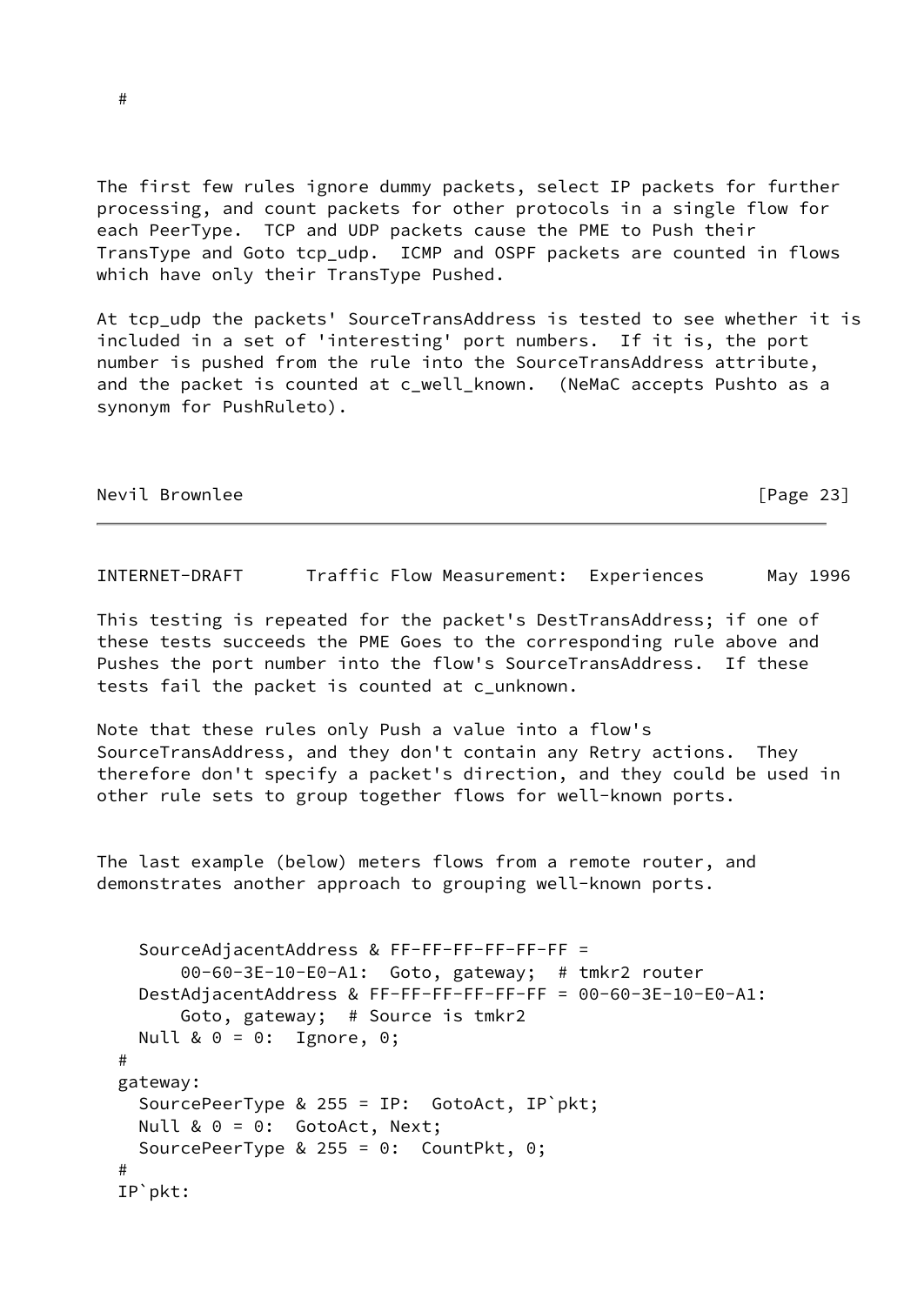```
 SourceTransType & 255 = tcp: PushRuleto, tcp`udp;
   SourceTransType & 255 = udp: PushRuleto, tcp`udp;
 Null & 0 = 0: GotoAct, not'wkp; # Unknown transport type
 #
 tcp`udp:
   SourceTransAddress & FC-00 = 0: GotoAct, well`known`port;
   DestTransAddress & FC-00 = 0: Retry, 0;
 Null & 0 = 0: GotoAct, not wkp;
 #
 not`wkp:
 DestTransAddress & 255.255 = 0: PushPkttoAct, Next;
 well`known`port:
 SourcePeerType & 255 = 0: PushPkttoAct, Next;
   SourcePeerAddress & 255.255.255.0 = 0: PushPkttoAct, Next;
 DestPeerAddress & 255.255.255.0 = 0: PushPkttoAct, Next;
 SourceTransType & 255 = 0: PushPkttoAct, Next;
   SourceTransAddress & 255.255 = 0: CountPkt, 0;
```
The first group of rules test incoming packets' AdjacentAddresses to see whether they belong to a flow with an end point at the specified router. Any which don't are ignored. Non-IP packets are counted in flows which only have their PeerType Pushed; these will produce one flow for each non-IP protocol. IP packets with TransTypes other than UDP and TCP are counted at not\_wkp, where all their address attributes are pushed.

Nevil Brownlee [Page 24]

<span id="page-27-0"></span>INTERNET-DRAFT Traffic Flow Measurement: Experiences May 1996

The high-order six bits of SourceTransAddress for UDP and TCP packets are compared with zero. If this succeeds their source port number is less than 1024, so they are from a well-known port. The port number is pushed from the rule into the flow's SourceTransAddress attribute, and the packet is counted at well\_known\_port. If the test fails, it is repeated on the packet's DestTransAddress. If the destination is a well-known port the match is Retried, and will succeed with the well-known port as the flow's source.

If later analysis shows were to show that a high proportion of the observed flows were from non-well-known ports, further pairs of rules could be added to perform a test in each direction for other heavily-used ports.

<span id="page-27-1"></span>[4](#page-27-1) Flow Data Files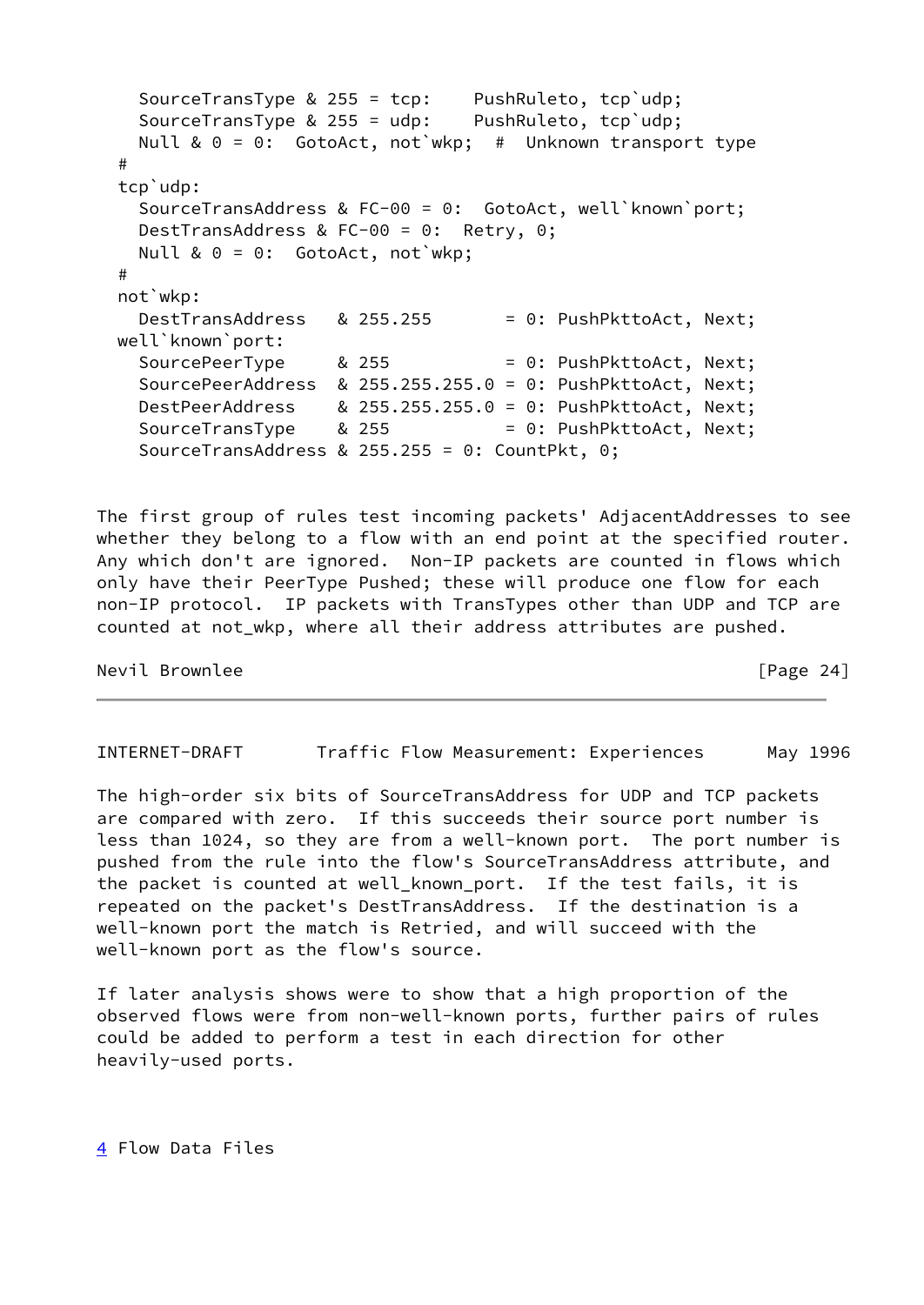Although the Architecture document  $\boxed{1}$  specifies - in great detail - how the Traffic Flow Meter works, and how a meter reader should collect flow data from a meter, it does not say anything about how the collected data should be stored. NeMaC uses a simple, self-documenting file format, which has proved to be very effective in use.

There are two kinds of records in a flow data file: flow records and information records. Each flow record is simply a sequence of attribute values separators (these can be specified in a NeMaC rule file) or spaces between them, terminated by a newline.

Information records all start with a cross-hatch. The file's first record begins with ##, and identifies the file as being a file of data from NeTraMet. It records NeMaC's parameters and the time this collection was started. The file's second record begins with #Format: and is a copy of the Format statement used by NeMaC to collect the data.

The rest of the file is a sequence of collected data sets. Each of these starts with a #Time: record, giving the time of day the collection was started, the meter name, and the range of meter times this collection represents. These from and to times are meter UpTimes, i.e. they are times in hundredths of seconds since the meter commenced operation. The flow records which comprise a data set follow the #Time record.

<span id="page-28-0"></span>[4.1](#page-28-0) Sample Flow Data File

A sample flow data file appears below. Most of the flow records have been deleted, but lines of dots show where they were.

Nevil Brownlee [Page 25]

| INTERNET-DRAFT                                                   |                 |           | Traffic Flow Measurement: Experiences | May 1996 |
|------------------------------------------------------------------|-----------------|-----------|---------------------------------------|----------|
| ##NeTraMet v3.2. -c300 -r rules.lan -e rules.default             |                 |           |                                       |          |
| test meter -i eth0 4000 flows starting at 12:31:27 Wed 1 Feb 95  |                 |           |                                       |          |
| #Format: flowruleset flowindex firsttime sourcepeertype          |                 |           |                                       |          |
| sourcepeeraddress destpeeraddress topdus frompdus                |                 |           |                                       |          |
| tooctets fromoctets                                              |                 |           |                                       |          |
| #Time: 12:31:27 Wed    1    Feb    95    130.216.14.251    Flows |                 |           |                                       |          |
| from $1$ to $3642$                                               |                 |           |                                       |          |
| 1 2 13 5 31.32.0.0 33.34.0.0                                     | 1138 0          | 121824 0  |                                       |          |
| 1 3 13 2 11.12.0.0 13.14.0.0                                     | 4215 0 689711 0 |           |                                       |          |
| 1 4 13 7 41.42.0.0 43.34.0.0                                     | 1432 0 411712 0 |           |                                       |          |
| 1 5 13 6 21.22.0.0 23.24.0.0                                     | 82430           | 4338744 0 |                                       |          |
|                                                                  |                 |           |                                       |          |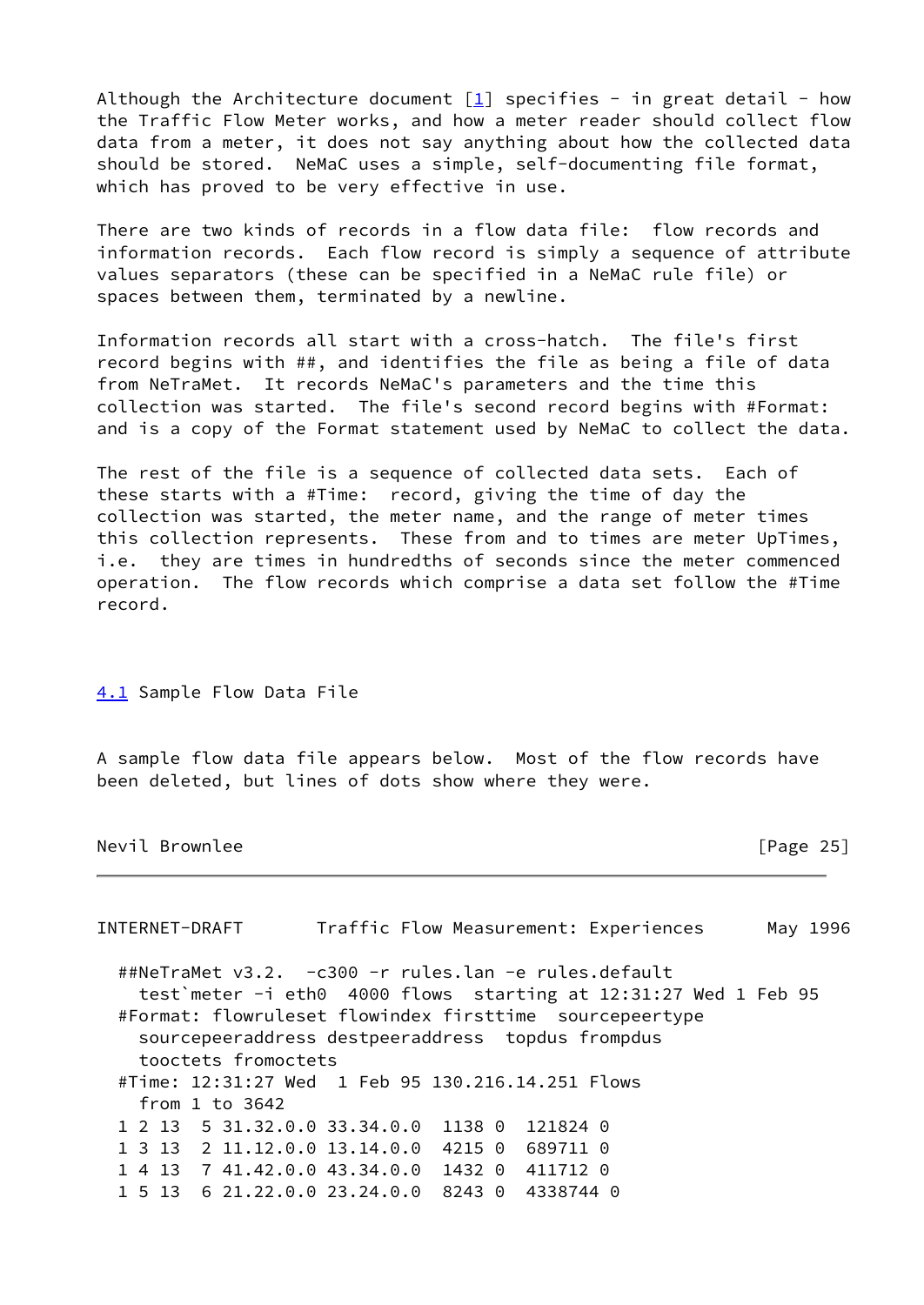```
 3 6 3560 2 130.216.14.0 130.216.3.0 0 10 0 1053
 3 7 3560 2 130.216.14.0 130.216.76.0 59 65 4286 3796
 3 8 3560 7 0.0.255.0 1.144.200.0 0 4 0 222
 3 9 3560 2 130.216.14.0 130.216.14.0 118 1 32060 60
 3 10 3560 6 130.216.0.28 130.216.0.192 782 1 344620 66
 3 11 3560 7 0.0.255.0 0.128.113.0 0 1 0 73
 3 12 3560 5 59.3.13.0 4.1.152.0 1 1 60 60
 3 13 3560 7 0.128.94.0 0.129.27.0 2 2 120 158
 3 14 3560 5 59.3.40.0 4.1.153.0 2 2 120 120
 3 15 3560 5 0.0.0.0 4.1.153.0 0 1 0 60
 3 16 3560 5 4.1.152.0 59.2.189.0 2 2 120 120
      . . . . . . . . .
 3 42 3560 7 0.128.42.0 0.129.34.0 0 1 0 60
 3 43 3560 7 0.128.42.0 0.128.43.0 0 1 0 60
 3 44 3560 7 0.128.42.0 0.128.41.0 0 1 0 60
 3 45 3560 7 0.128.42.0 0.129.2.0 0 1 0 60
 3 46 3560 5 4.1.152.0 59.2.208.0 2 2 120 120
 3 47 3560 5 59.3.46.0 4.1.150.0 2 2 120 120
 3 48 3560 5 4.1.152.0 59.2.198.0 2 2 120 120
 3 49 3560 5 0.0.0.0 59.2.120.0 0 1 0 60
 3 50 3664 5 4.1.152.0 59.2.214.0 0 1 0 60
 3 51 3664 5 0.0.0.0 4.2.142.0 0 1 0 60
 3 52 3664 5 4.1.153.0 59.3.45.0 4 4 240 240
 #Time: 12:36:25 Wed 1 Feb 95 130.216.14.251 Flows
  from 3641 to 33420
 3 6 3560 2 130.216.14.0 130.216.3.0 0 21 0 2378
 3 7 3560 2 130.216.14.0 130.216.76.0 9586 7148 1111118 565274
 3 8 3560 7 0.0.255.0 1.144.200.0 0 26 0 1983
 3 9 3560 2 130.216.14.0 130.216.14.0 10596 1 2792846 60
 3 10 3560 6 130.216.0.28 130.216.0.192 16589 1 7878902 66
 3 11 3560 7 0.0.255.0 0.128.113.0 0 87 0 16848
 3 12 3560 5 59.3.13.0 4.1.152.0 20 20 1200 1200
 3 13 3560 7 0.128.94.0 0.129.27.0 15 14 900 1144
 3 14 3560 5 59.3.40.0 4.1.153.0 38 38 2280 2280
 3 15 3560 5 0.0.0.0 4.1.153.0 0 30 0 1800
 3 16 3560 5 4.1.152.0 59.2.189.0 20 20 1200 1200
 3 17 3560 5 0.0.0.0 59.2.141.0 0 11 0 660
    . . . . . . . . .
 3 476 26162 7 0.129.113.0 0.128.37.0 0 1 0 82
 3 477 27628 7 0.128.41.0 0.128.46.0 1 1 543 543
```
Nevil Brownlee [Page 26]

<span id="page-29-0"></span>INTERNET-DRAFT Traffic Flow Measurement: Experiences May 1996 3 478 27732 7 0.128.211.0 0.128.46.0 1 1 543 543 3 479 31048 7 0.128.47.0 2.38.221.0 1 1 60 60 3 480 32717 2 202.14.100.0 130.216.76.0 0 4 0 240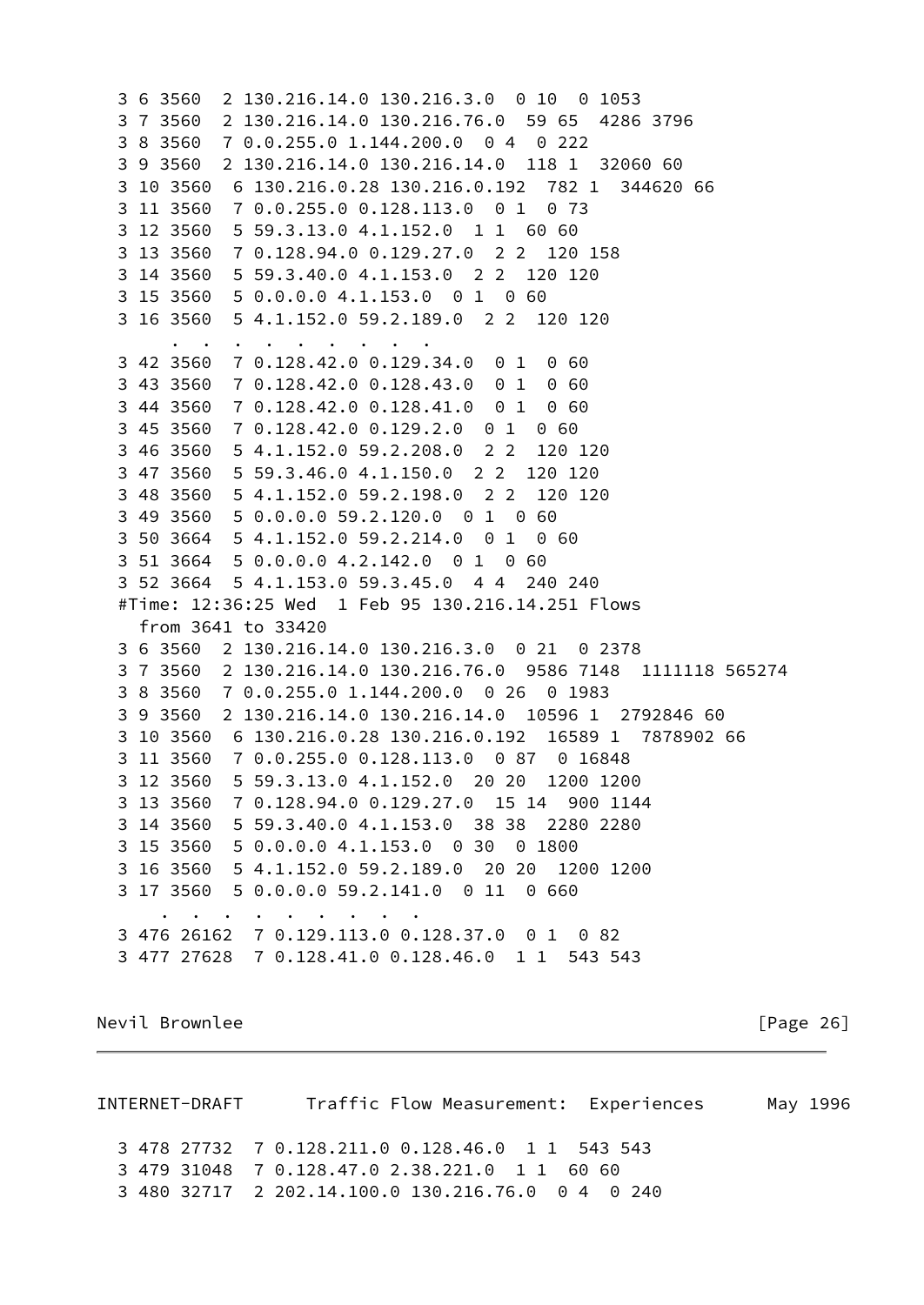3 481 32717 2 130.216.76.0 130.216.3.0 0 232 0 16240 #Time: 12:41:25 Wed 1 Feb 95 130.216.14.251 Flows from 33419 to 63384 3 6 3560 2 130.216.14.0 130.216.3.0 51 180 3079 138195 3 7 3560 2 130.216.14.0 130.216.76.0 21842 18428 2467693 1356570 3 8 3560 7 0.0.255.0 1.144.200.0 0 30 0 2282 3 9 3560 2 130.216.14.0 130.216.14.0 24980 1 5051834 60 3 10 3560 6 130.216.0.28 130.216.0.192 20087 1 8800070 66 3 11 3560 7 0.0.255.0 0.128.113.0 0 164 0 32608 3 12 3560 5 59.3.13.0 4.1.152.0 41 41 2460 2460 3 14 3560 5 59.3.40.0 4.1.153.0 82 82 4920 4920 3 15 3560 5 0.0.0.0 4.1.153.0 0 60 0 3600 . . . . . . . . .

<span id="page-30-0"></span>[4.2](#page-30-0) Flow data file features

Several features of NeMaC's flow data files (as indicated above) are worthy of note:

- Collection times overlap slightly between samples. This allows for flows which were created after the collection started, and makes sure that flows are not missed from a collection.
- The rule set may change during a run. The above shows flows from rule set  $1$  - the default set - in the first collection, followed by the first flows created by rule set 3 (which has just been downloaded by NeMaC).
- FlowIndexes may be reused by the meter once their flows have been recovered by the garbage collector. The combination of FlowRuleSet, FlowIndex and StartTime are needed to identify a flow uniquely.
- Packet and Byte counters are 32-bit unsigned integers, and are never reset by the meter. Computing the counts occurring within a collection interval requires taking the difference between the collected count and its value when the flow was last collected. Note that counter wrap-around can be allowed for by simply performing an unsigned subtraction and ignoring any carry.
- In the sample flow data file above I have used double spaces as separators between the flow identifiers, peer addresses, pdu counts and packet counts.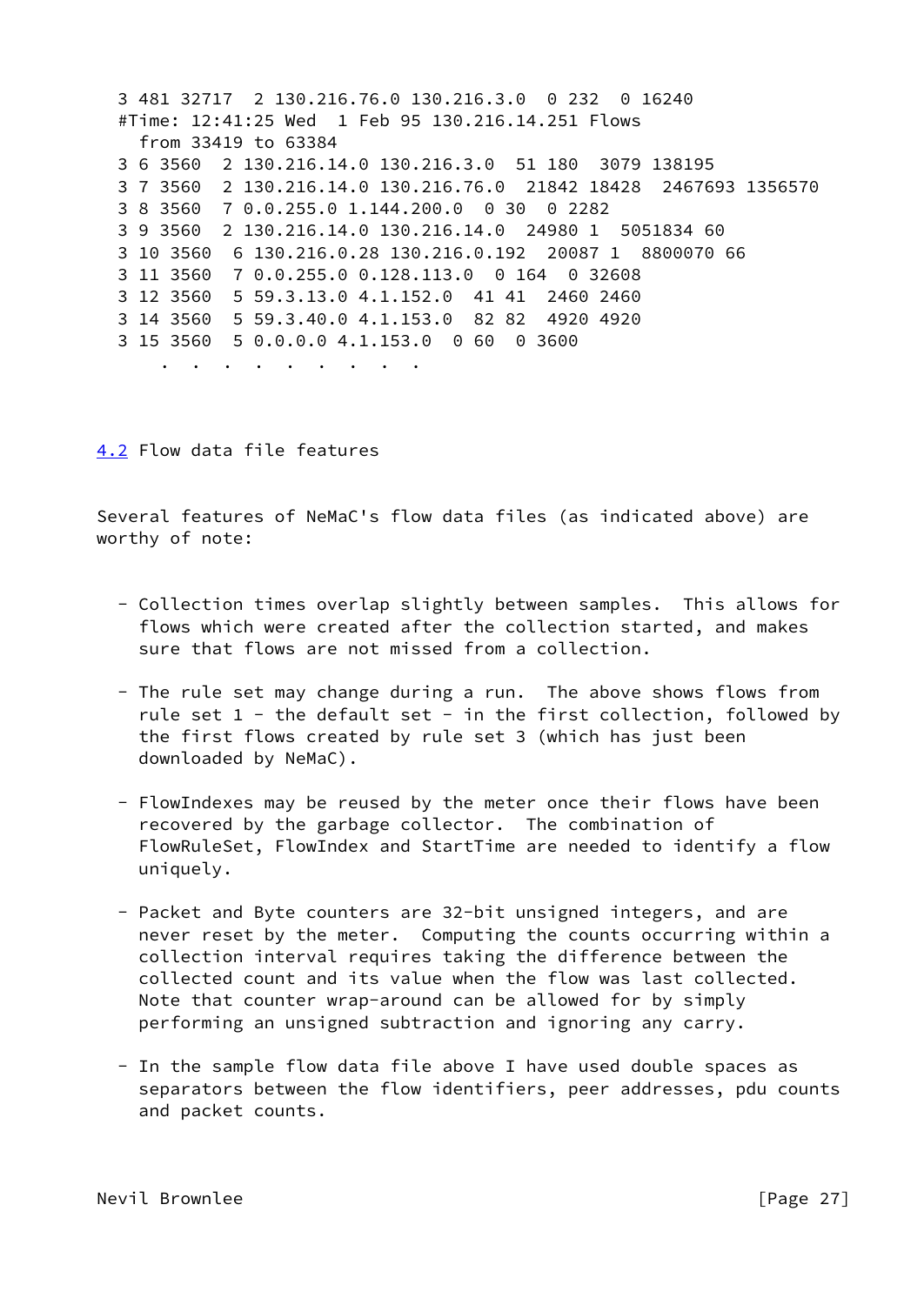<span id="page-31-1"></span>INTERNET-DRAFT Traffic Flow Measurement: Experiences May 1996

 - The format of addresses in the flow data file depends on the type of address. NeMaC always displays Adjacent addresses as six hex bytes separated by hyphens, and Transport addresses as (16-bit) integers. The format of a Peer address depends on its PeerType, e.g. dotted decimal for IP. To facilitate this NeMaC needs to know the PeerType for each flow; the user must request NeMaC to collect it.

### <span id="page-31-0"></span>[4.3](#page-31-0) Terminating and restarting meter reading

When NeMaC first starts collecting from a meter, it reads the flow data for all active flows. This provides a starting point for analysis applications to compute the counts between successive collections.

From time to time the user needs to terminate a flow data file and begin a new one. For example, a user might need to generate a separate file for each day of metering. NeMaC provides for this by closing the file after each collection, then opening it and appending the data from the next collection. To terminate a file the user simply renames it. The Unix system will effect the name change either immediately (if the file was closed) or as soon as the current collection is complete (and the file is closed).

When NeMaC begins its next collection it observes that the file has disappeared, so it creates a new one and writes the # header records before writing the collected data.

There is one aspect of the above which requires some care on the user's part. The last data set in a file is not duplicated as the first data set of the next file. In other words, analysis applications must either look ahead at the first data set of the next file, or begin by reading the last data set of the previous file. If they fail to do this they will loose one collection's worth of flow data at each change of file.

# <span id="page-31-2"></span>[5](#page-31-2) Analysis applications

Most analysis applications will be unique, taking data produced by a locally- developed rule set and producing reports to satisfy specific local requirements. The NeTraMet distribution files include three applications which are of general use, as follows: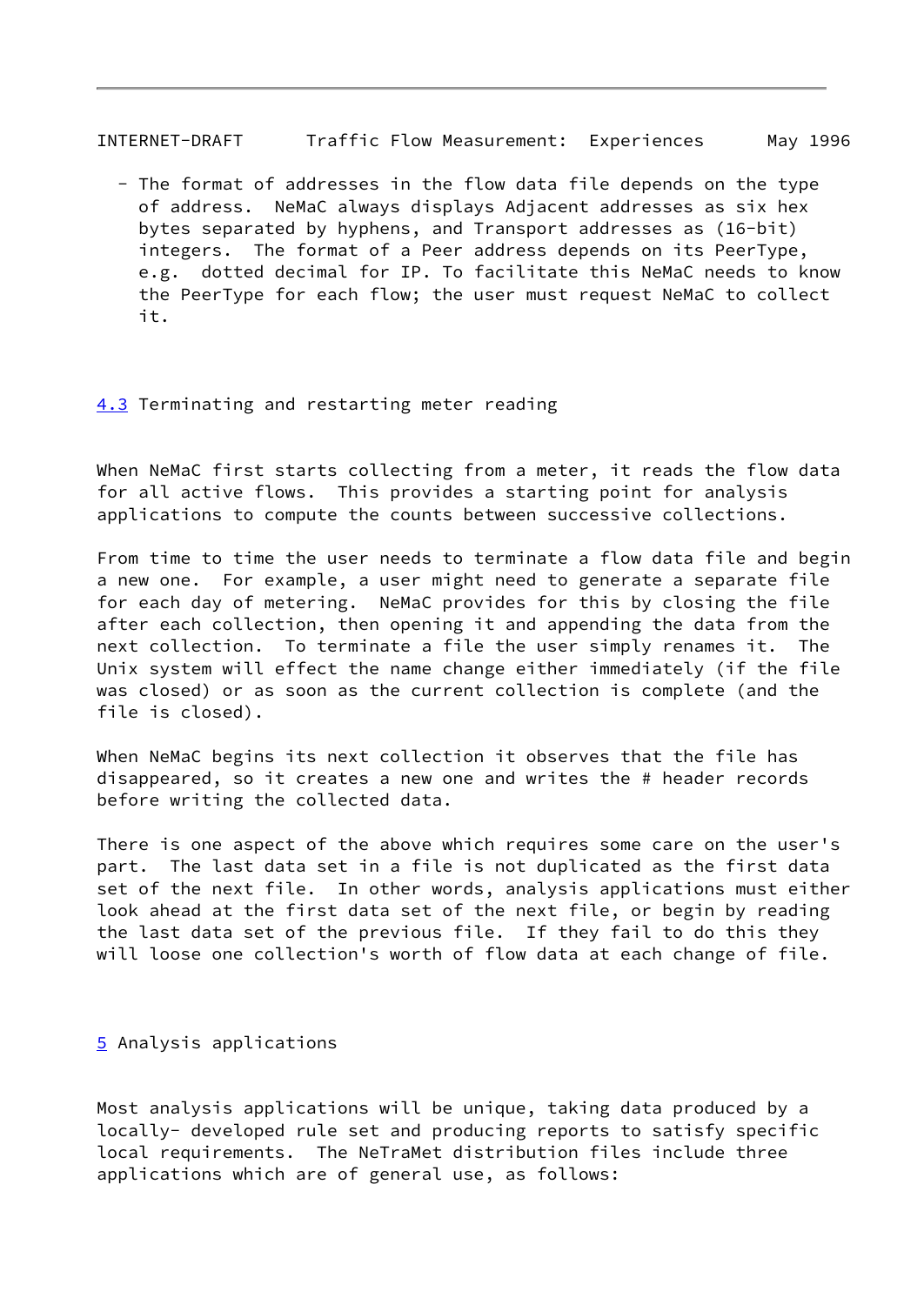- fd\_filter computes data rates, i.e. the differences between successive data sets in a flow data file. It also allows the user to assign a 'tag' number to each flow; these are 'computed'

Nevil Brownlee [Page 28]

INTERNET-DRAFT Traffic Flow Measurement: Experiences May 1996

 attributes similar to FlowClass and FlowKind - the only difference is that they are computed from the collected data sets.

- fd\_extract takes 'tagged' files from fd\_filter and produces simple 'column list' files for use by other programs. One common use for fd\_extract is to produce time-series data files which can be plotted by utilities like GNUPlot.
- nm\_rc is a 'remote console' for a NeTraMet meter. It is a slightly simplified version of NeMaC combined with fd\_filter. It can be used to monitor any meter, and will display (as lines of text characters) information about the n busiest flows observed during each collection interval.

These applications are useful in themselves, and they provide a good starting point for users who wish to write their own analysis applications.

<span id="page-32-0"></span>[6](#page-32-0) Using NeTraMet in a measurement system

This section gives a brief summary of the steps involved in setting up a traffic measurement system using NeTraMet. These are:

- Decide what is to be measured. One good way to approach this is to specify exactly which flows are to be measured, and what reports will be required. Specifying the flows should make it obvious where meters will have to be placed so that the flows can be observed, whether PCs will be adequate for the task, etc..
- Install meters. As well as actually placing the meter hosts this includes making sure that they are configured correctly, with appropriate IP addresses, SNMP community strings, etc.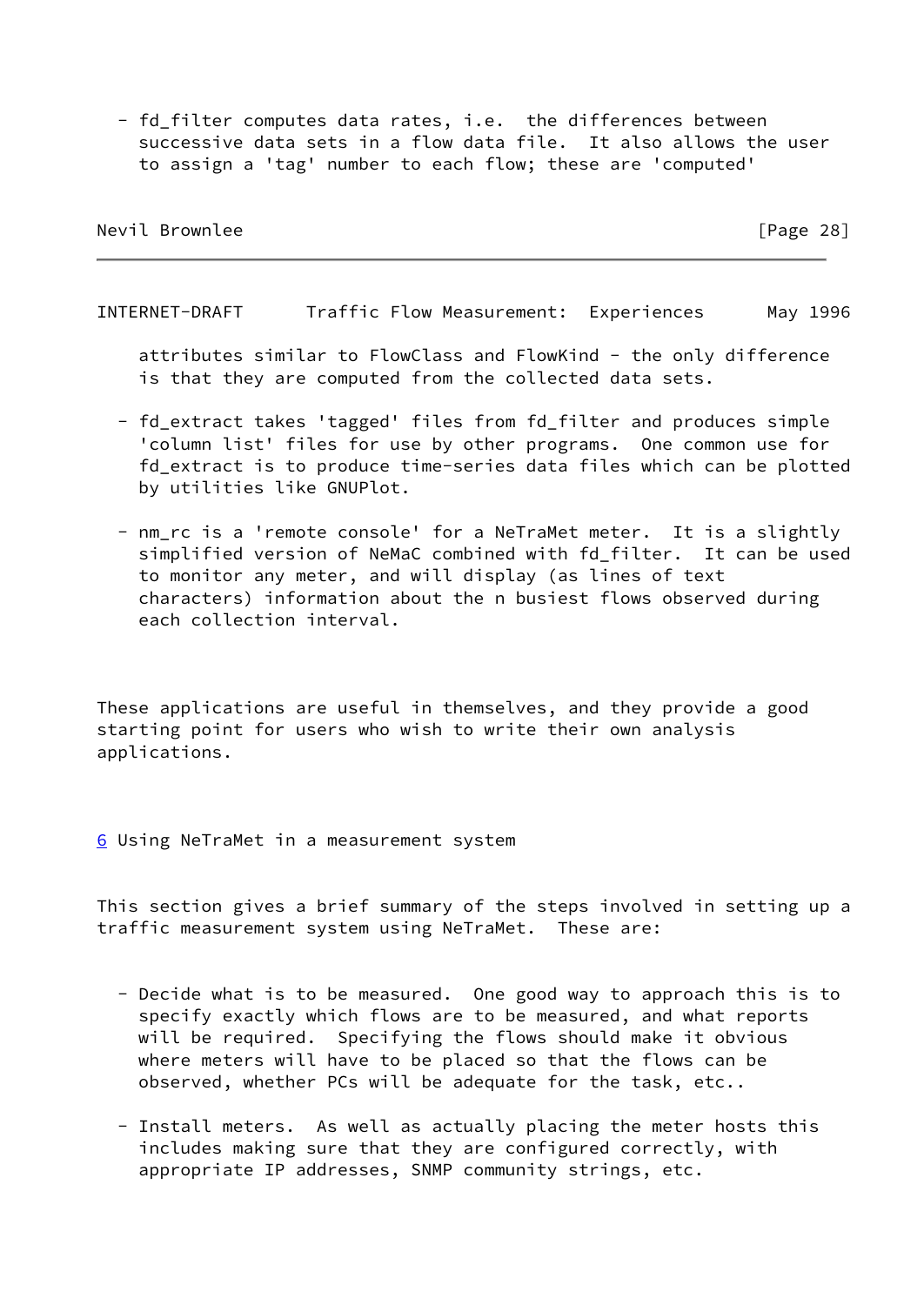- Develop the rule set (and a standby rule set). The degree of difficulty here depends on how much is known in advance about the traffic. One possible approach is to start with the meter default rule set and measure how much traffic there is for each PeerType. (This is a good way to verify that NeTraMet and NeMaC are working properly). You can now add rules so as to increase the granularity of the flows; this will of course increase the number of flows to be collected, and force the meter's garbage collector to work harder. Another approach is to try a rule set with very fine granularity (i.e. one which Pushes all the address attributes), then observing how many flows are collected every few minutes.

Nevil Brownlee [Page 29]

INTERNET-DRAFT Traffic Flow Measurement: Experiences May 1996

- Develop a strategy for controlling meter reader. This means setting the meter's maximum number of flows, the collection interval, how breaks between flow data files will be handled, how often NeMaC should check that the meter is running, etc.
- Develop application(s) to process the collected flow data and produce the required files and reports.
- Test run. Monitor the system, then refine the rule sets and meter reading strategy until the overall system performance is satisfactory.

This process can take quite a long time, but the overall result is well worth the effort.

At the University of Auckland we run two sets of meters. One of these measures the traffic entering and leaving our University network, and generates usage reports for all our Internet users. This has been in production since about mid-1995.

The other set consists of meters which are distributed at Universities throughout New Zealand. They provide continuous traffic flow measurements at five-minute intervals for all the links making up the Universities' network (Kawaihiko); this system has been in production since January 1996, and has already proved very useful in planning the network's development.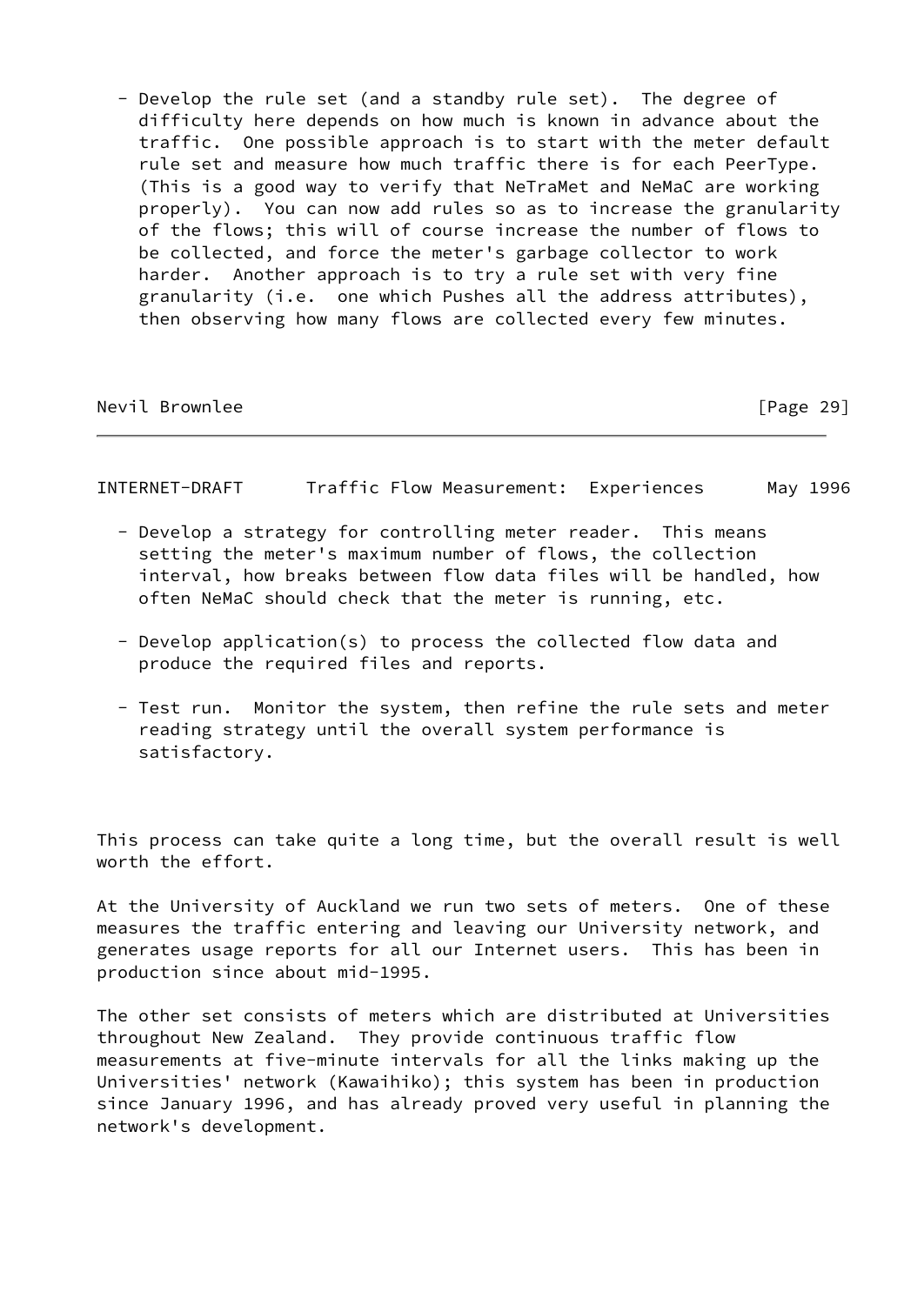<span id="page-34-7"></span>[7](#page-34-7) References

<span id="page-34-8"></span>[8](#page-34-8) Acknowledgments

This memo documents the implementation work on traffic flow measurement here at the University of Auckland. Many of my University colleagues have contributed significantly to this work, especially Russell Fulton (who developed the rules sets, Perl scripts and Cron jobs which produce our traffic usage reports automatically week after week) and John White (for his patient help in documenting the project).

<span id="page-34-9"></span>[9](#page-34-9) References

<span id="page-34-0"></span> [1] Brownlee, N., Mills, C., and Ruth, G., "Traffic Flow Measurement: Architecture," Internet Draft (work in progress),

Nevil Brownlee [Page 30]

INTERNET-DRAFT Traffic Flow Measurement: Experiences May 1996

 The University of Auckland, Bolt Beranek and Newman Inc., GTE Laboratories, Inc, April 1996.

<span id="page-34-1"></span> [2] Brownlee, N., "Traffic Flow Measurement: Meter MIB," Internet Draft (work in progress), The University of Auckland, April 1996.

<span id="page-34-2"></span> [3] CRYNWR Packer Drivers distribution site: <http://www.crynwr.com/>

<span id="page-34-3"></span> [4] Case J., McCloghrie K., Rose M., and Waldbusser S., "Structure of Management Information for version 2 of the Simple Network Managemenet Protocol," [RFC 1902,](https://datatracker.ietf.org/doc/pdf/rfc1902) SNMP Research Inc., Hughes LAN Systems, Dover Beach Consulting, Carnegie Mellon University, April 1993.

<span id="page-34-4"></span>[5] IBM Corporation, "IBM PC Technical Reference Manual," 1984.

<span id="page-34-5"></span> [6] Waterloo TCP distribution site: <http://www.kiae.su:8090/> \_\_\_[Kiarchive\_root\_directory]/msdos/tcpip/waterloo

<span id="page-34-6"></span> [7] CMU SNMP distribution site: <ftp://lancaster.andrew.cmu.edu/pub/snmp-dist>